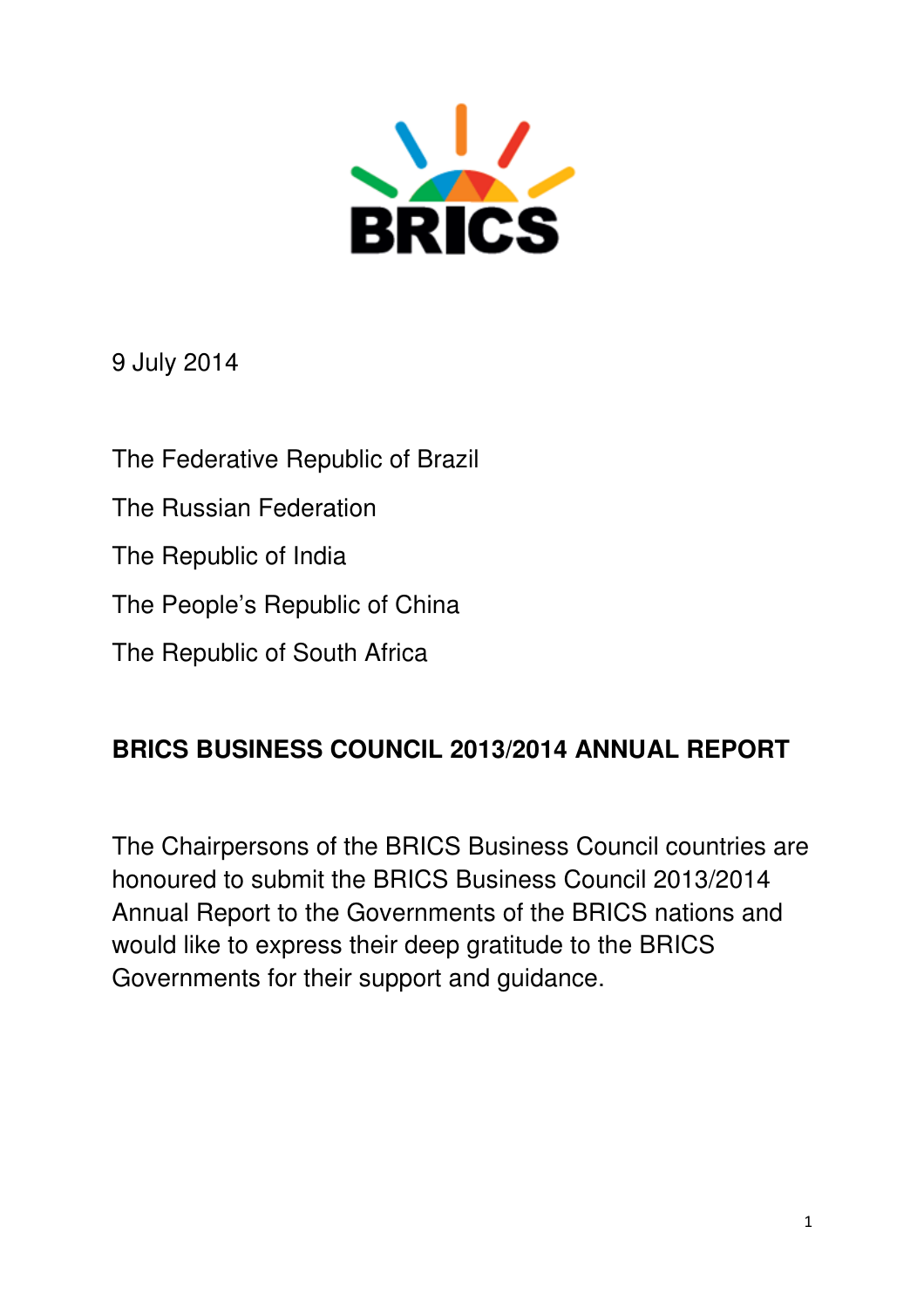# **BRICS BUSINESS COUNCIL**

# **2013/2014**

# **ANNUAL REPORT**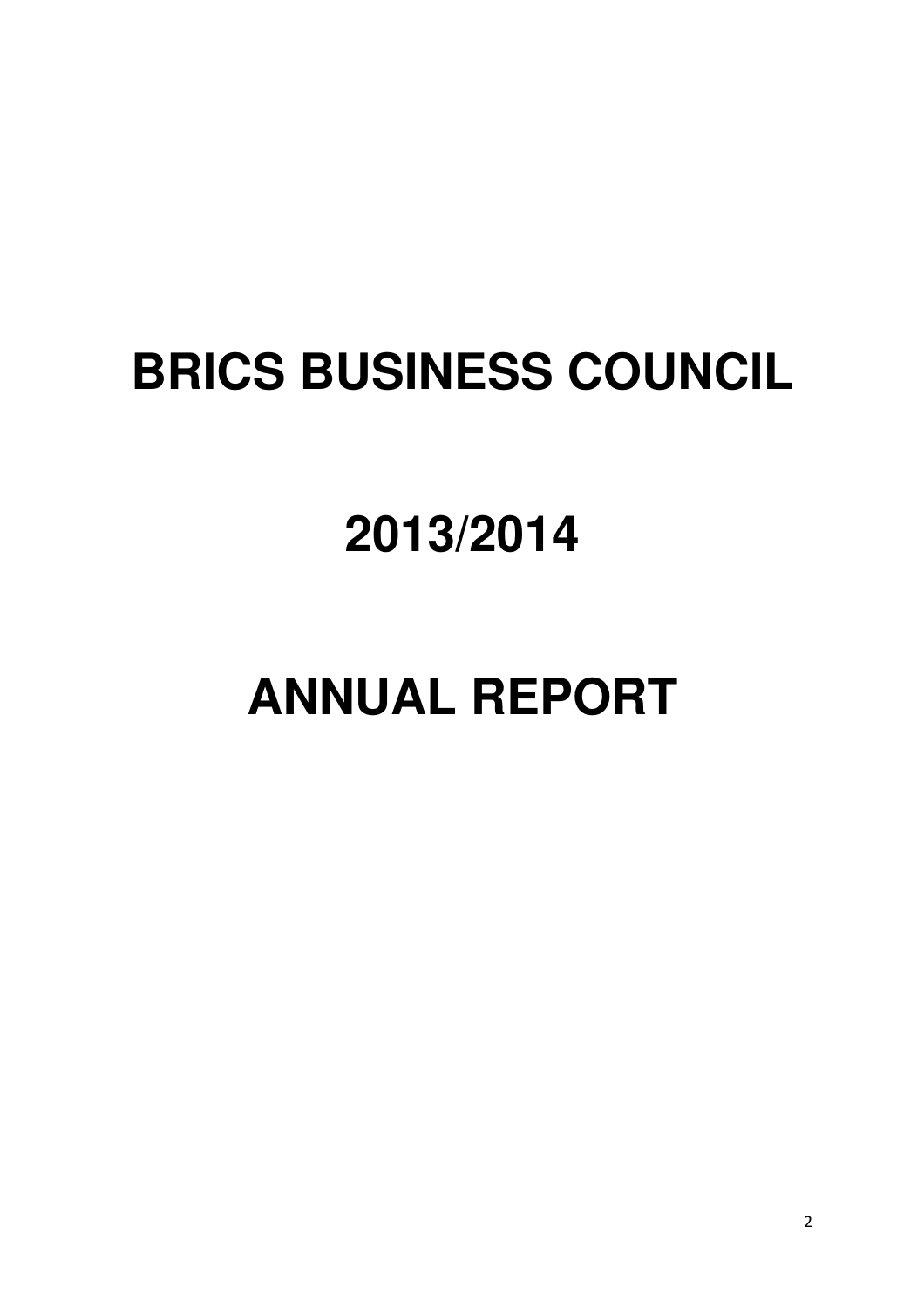# TABLE OF CONTENTS

|  | 2. INITIATIVES AND STEPS TO BE TAKEN BY THE BRICS BUSINESS    |
|--|---------------------------------------------------------------|
|  | COUNCIL AND BUSINESS IN THE BRICS COUNTRIES  9                |
|  | 3. MEASURES AND INTERVENTIONS TO BE CONSIDERED BY BRICS       |
|  |                                                               |
|  | 4. INITIATIVES AND MEASURES WHICH THE BRICS GOVERNMENTS       |
|  | <b>SHOULD CONSIDER UNDERTAKING WITH THE BRICS BUSINESS</b>    |
|  | <b>COUNCIL AND BUSINESS IN THE BRICS COUNTRIES   12</b>       |
|  | 5. KEY INDUSTRIES/SECTORS AND PROJECTS THAT EACH BRICS        |
|  | <b>BUSINESS COUNCIL CHAPTER WANTS TO PROMOTE AND</b>          |
|  | ADVANCE IN ITS TRADE, BUSINESS AND INVESTMENT TIES WITH       |
|  | THE OTHER BRICS COUNTRIES, AFRICA AND 3 <sup>RD</sup> (THIRD) |
|  |                                                               |
|  | 6. BARRIERS AND BOTTLENECKS TO PROMOTING TRADE, BUSINESS      |
|  | AND INVESTMENT TIES AMONGST BRICS COUNTRIES AND               |
|  | BETWEEN BRICS COUNTRIES AND AFRICA34                          |
|  | 7. RECOMMENDATIONS ON WHICH THERE ARE DIFFERING VIEWS         |
|  | AMONGST THE BRICS BUSINESS COUNCIL CHAPTERS AND ON            |
|  |                                                               |
|  |                                                               |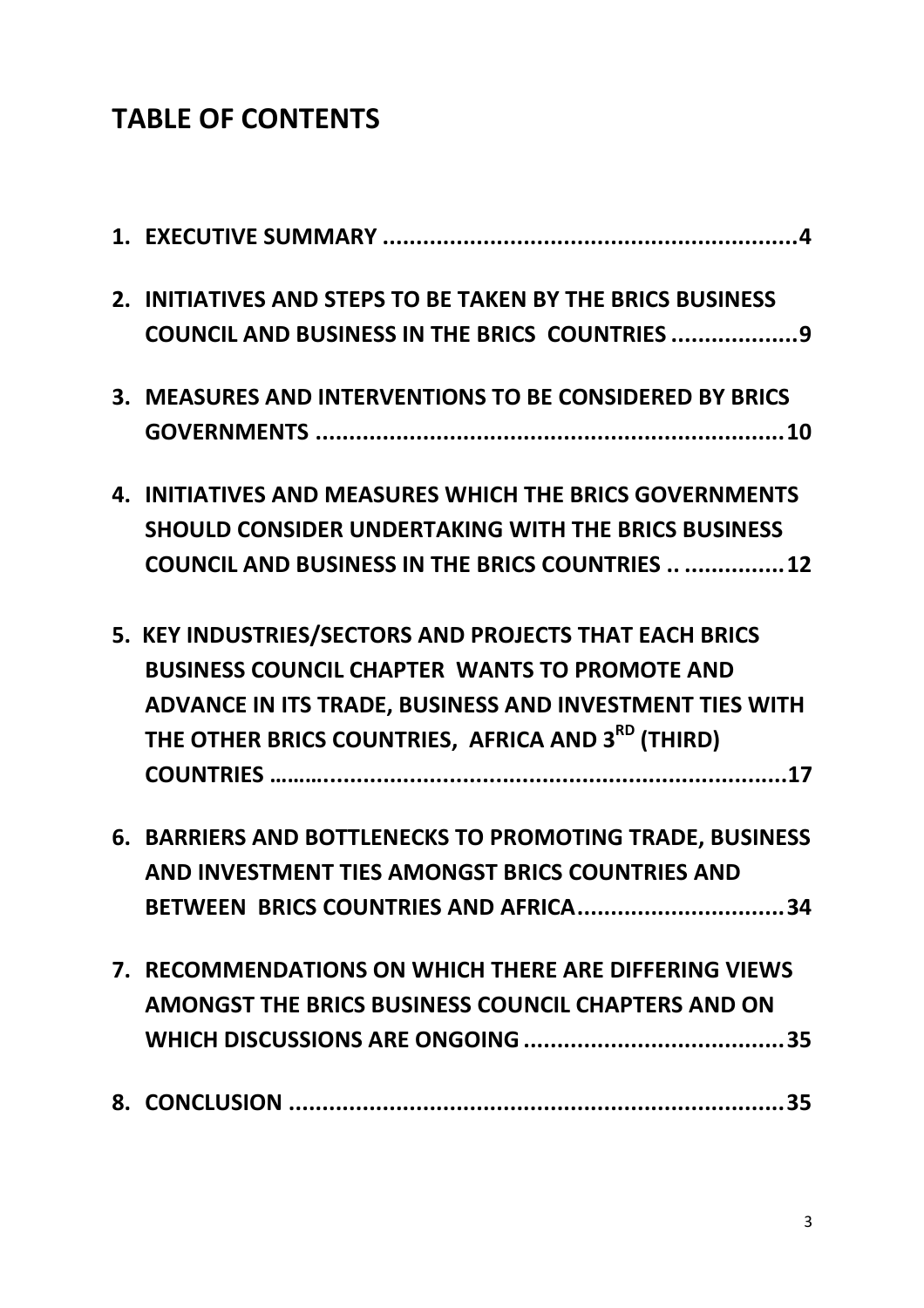# 1. EXECUTIVE SUMMARY

The BRICS Business Council was established during the BRICS Heads of State Summit of 26-27 March 2013 which was held in Durban, South Africa and in terms of the "Declaration on the establishment of the BRICS Business Council".

The "Declaration on the establishment of the BRICS Business Council" states that, "The BRICS Business Council will constitute a platform which will strengthen and promote economic, trade, business and investment ties amongst the Business communities of the five BRICS countries. The Business Council will ensure that there is regular dialogue between the Business communities of the BRICS nations and the Governments of the BRICS countries. The Business Council will also identify problems and bottlenecks to ensure greater economic, trade and investment ties amongst the BRICS countries and recommend solutions accordingly."

# In pursuit of the fulfilment and attainment of the objectives of the BRICS Business Council, the Chairpersons and members of the BRICS Business Council Chapters:

- 1.1. participated in monthly teleconference meetings and attended a BRICS Business Council meeting on 19 August 2013 in Johannesburg, South Africa where, inter alia, agreement was reached on the BRICS Business Council Terms of Reference (TOR) and each BRICS Business Council Chapter identified key industries or sectors that it wants to promote and advance in its trade and investment ties with the other BRICS countries and with Africa;
- 1.2. hosted a BRICS Business Council Business Summit on 20 August 2013 in Johannesburg, South Africa which was attended by members of the BRICS Business Council and CEO's from some of the largest BRICS multi-national corporations and prominent African business leaders from 22 countries; and
- 1.3. established 5 (five) BRICS Business Council Industry/Sector Working Groups ("Working Groups") which also held monthly teleconference meetings that started in January 2014. CEO's from prominent BRICS multi-national corporations participate or are represented in the Working Groups.

The Working Groups are:

- the Infrastructure Working Group which includes transport, rail, road, ports, airlines and airports, grain storage facilities, energy infrastructure projects;
- the Manufacturing Working Group which includes pharmaceuticals, healthcare and generic medicines, high technology, value added manufacturing, automotive and auto-parts, siderurgy, electroelectronics industrial equipment, minerals beneficiation and adding value to minerals, steel mills, agro processing;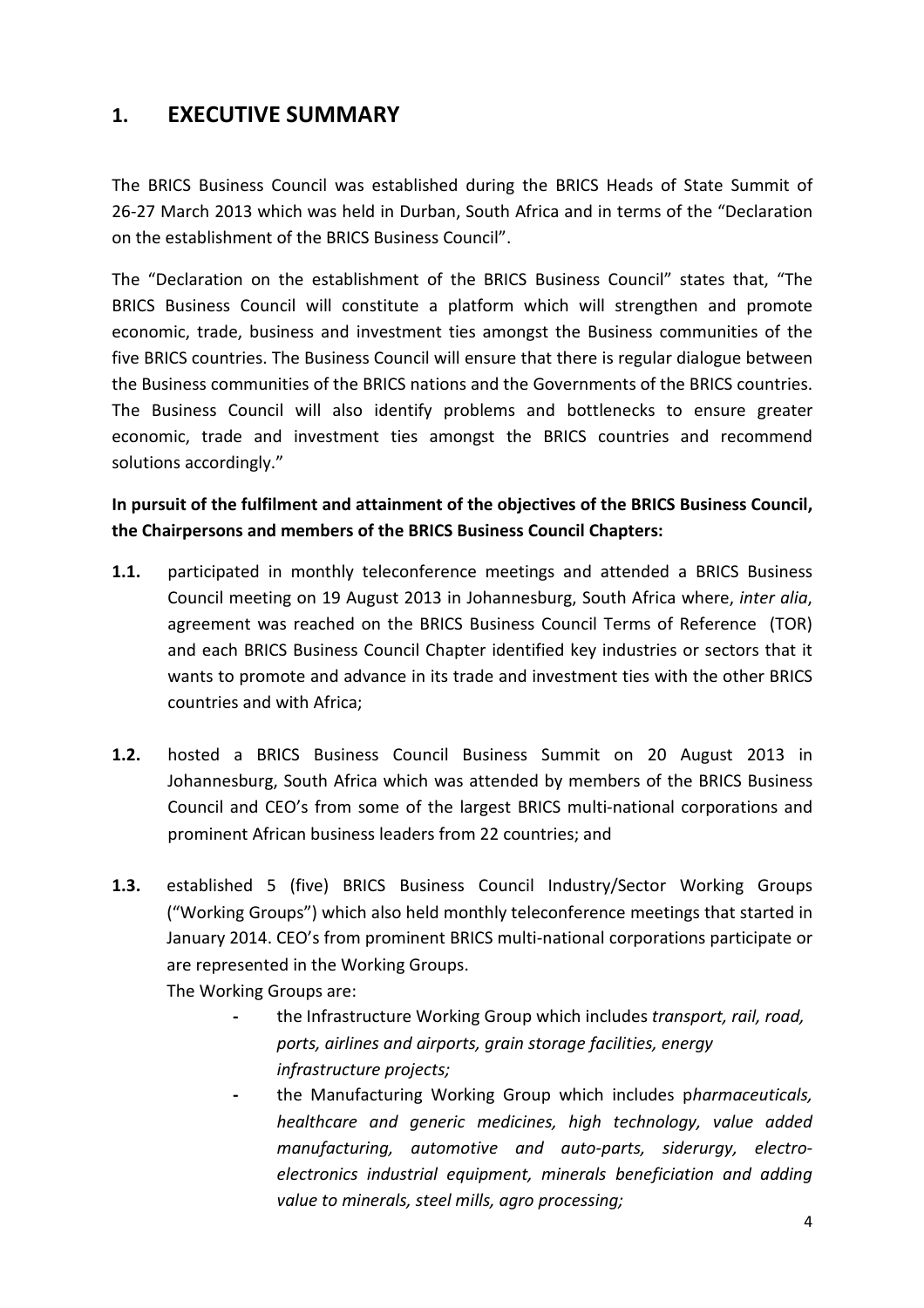- the Financial Services Working Group which includes banking, insurance, investments, the New Development Bank (NDB);
- the Energy and the Green Economy Working Group which includes electricity, renewable energy, solar power, natural gas, oil, hydropower; and
- the Skills Development Working Group.

The discussions and meetings within the BRICS Business Council have resulted in proposals and recommendations relating to:

### 1.4. initiatives and steps to be taken by the BRICS Business Council and Business in the BRICS countries

The BRICS Business Council will in partnership with the Business communities in the BRICS countries:

- 1.4.1. create a dedicated BRICS Business information exchange platform (BRICS Business Portal) to stimulate and accelerate the exchange of trade, business and investment information. This Business Portal will be facilitated by the BRICS Business Council Secretariat and the China BRICS Business Council
- 1.4.2. host and support the holding of sector specific trade fairs, exhibitions and forums within the BRICS nations, to promote trade, business, investment and manufacturing ties amongst BRICS countries (also mentioned under clause 1.6.6.)
- 1.4.3. launch a special section on the website of each BRICS Business Council Chapter and on the websites of the Chambers of Commerce or other Business representative organisations to post all BRICS business related information and updates and commercial proposals from business or potential joint venture partners
- 1.4.4. exchange business, trade, investment and manufacturing related best practices amongst Businesses in the BRICS countries.

#### 1.5. measures and interventions to be considered by BRICS Governments

The BRICS Business Council suggests that the BRICS Governments should consider to:

- 1.5.1. make special arrangements on visas to facilitate and encourage BRICS people-to-people exchange, including simplify the visa approval procedures and reduce the time of approval
- 1.5.2. accelerate the establishment of the NDB to promote trade, business, investment and manufacturing ties amongst the BRICS countries and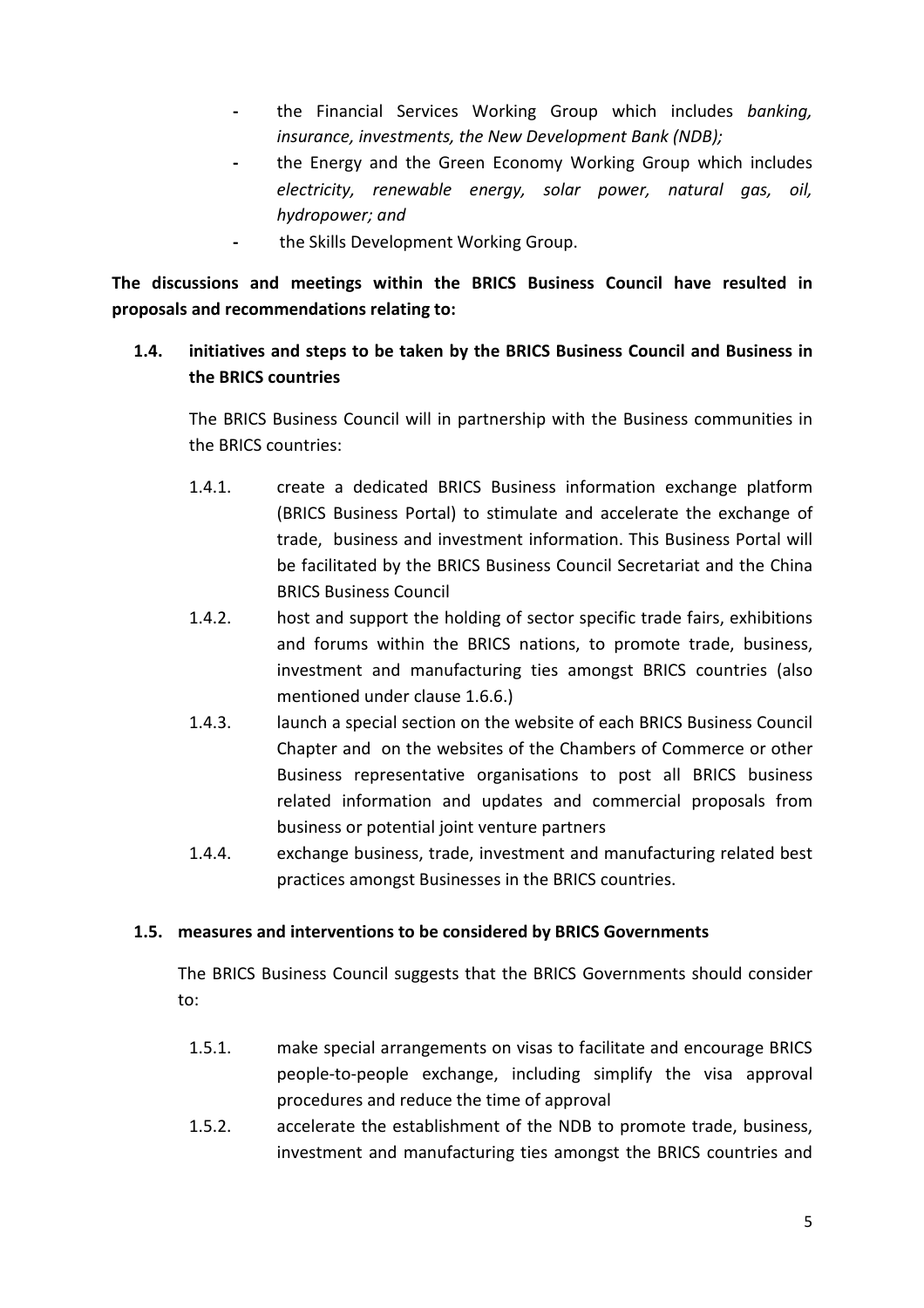expand the influence and respect of the BRICS nations at international level

- 1.5.3. cooperate and accelerate the harmonisation of certain technical standards
- 1.5.4. facilitate the establishment by financial institutions from BRICS countries of branches and subsidiaries in other BRICS nations, so as to promote trade, business and investment ties amongst the BRICS countries
- 1.5.5. support and facilitate the role of industrial associations in boosting Business cooperation amongst BRICS countries
- 1.5.6. create a favourable environment to promote trade, business, investment and manufacturing ties amongst BRICS countries and treat BRICS businesses, corporations and investments similar to local businesses, corporations and investments
- 1.5.7. in partnership with South Africa and certain African Governments:
	- 1.5.7.1. build and maintain a favourable and competitive environment in Africa for trade and investments from BRICS businesses
		- 1.5.7.2. enhance cooperation of financial agencies between BRICS countries and Africa.

# 1.6. initiatives and measures which the BRICS Governments should consider undertaking with the BRICS Business Council and Business in the BRICS countries:

- 1.6.1. enhancing logistics and connectivity amongst BRICS countries
- 1.6.2. promoting the common interests and objectives of BRICS countries on trade, business, investment and manufacturing ties
- 1.6.3. promoting cooperation in infrastructure development amongst BRICS countries and in 3<sup>rd</sup> (third) countries
- 1.6.4. promoting Public-Private-Partnerships amongst BRICS Businesses and BRICS Governments
- 1.6.5. promoting cooperation in mining, minerals beneficiation and adding value to minerals, energy and green economy, pharmaceuticals, agroprocessing, the services industry including financial services, Information and Communications Technology (ICT), transportation, healthcare and tourism, manufacturing and value added manufacturing , small, medium and macro-enterprise development, sustainable development, skills development and the transfer of technology
- 1.6.6. host and support the holding of sector specific trade fairs, exhibitions and forums to promote trade, investment and manufacturing ties amongst BRICS countries (also mentioned under clause 1.4.2.)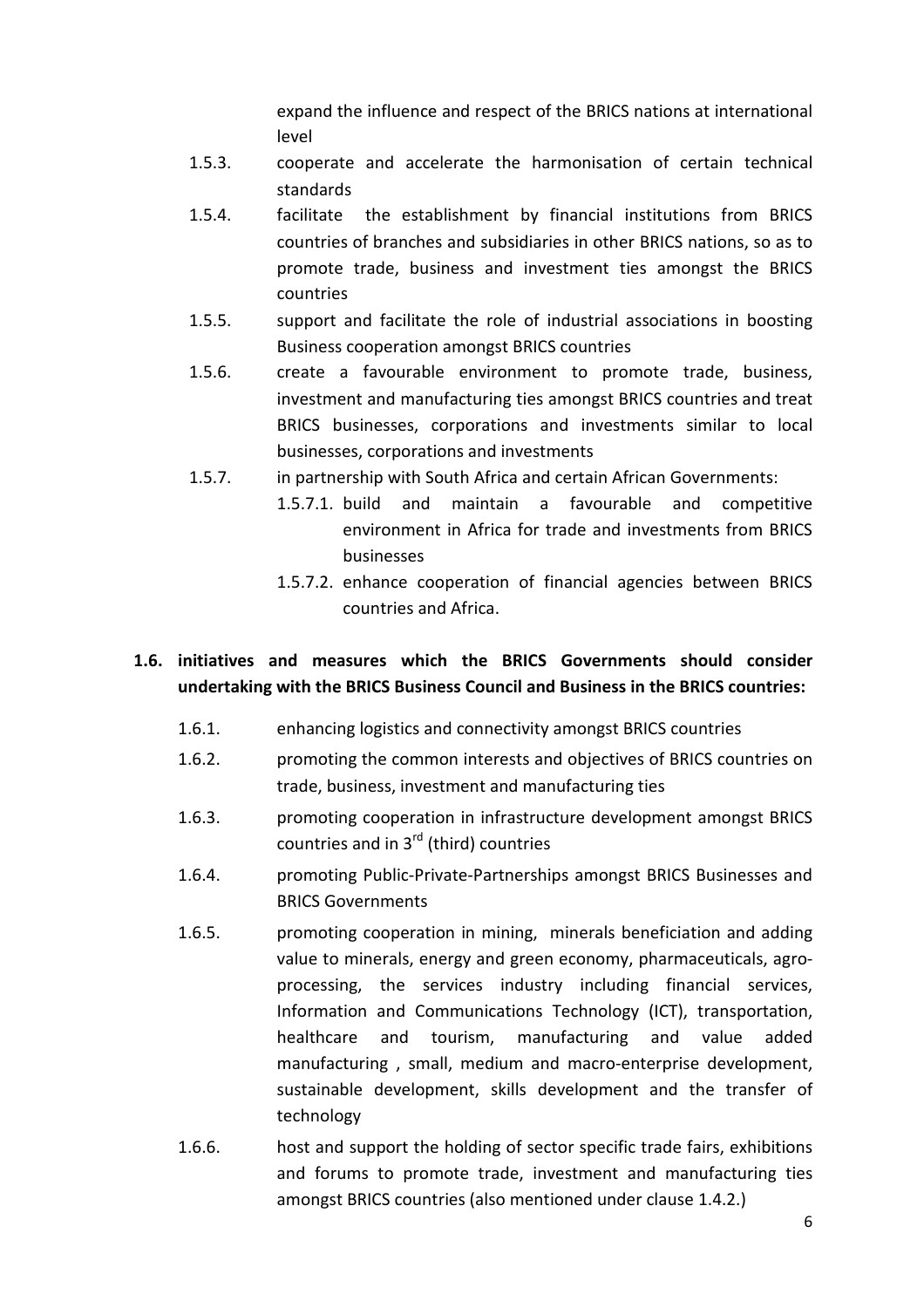- 1.6.7. promoting and increasing value-added trade and manufacturing amongst BRICS countries and between BRICS countries and Africa
- 1.6.8. promoting win-win partnerships between BRICS countries and Africa in sectors such as agro-processing, mining, minerals beneficiation and adding value to minerals, value added manufacturing, infrastructure including transport and energy, as well as support skills development in Africa
- 1.6.9. supporting co-investment in the North-South Corridor in Africa and co-investment in other African projects in partnership with BRICS corporations
- 1.6.10. in partnership with South Africa and certain African Governments:
	- 1.6.10.1. evaluate the outlook and stability of mineral exports from certain African countries and the possibility of signing long-term contracts with African exporters; and
	- 1.6.10.2. allow and facilitate BRICS capital and investments to establish logistics zones
- 1.6.11. The BRICS-Africa Council for Trade and Investment Promotion will be established as a Committee of the BRICS Business Council and serve as the advisory and coordinating body to support, advise and assist BRICS businesses to trade and invest in South Africa and Africa.
- 1.7. key industries/sectors and projects that each BRICS Business Council Chapter wants to promote and advance in its trade, business and investment ties with the other BRICS countries, Africa and 3<sup>rd</sup> (third) countries
- 1.8. barriers and bottlenecks to promoting trade, business and investment ties amongst BRICS countries and between BRICS countries and Africa
- 1.9. recommendations on which there are differing views amongst the BRICS Business Council Chapters and on which discussions are ongoing.
- 1.10 Conclusion

The progress and momentum of fulfilling the objectives of the "Declaration on the establishment of the BRICS Business Council" is increasing and the BRICS Business Council is confident that a solid foundation has been laid to promote and increase trade, business, investment and manufacturing ties amongst the BRICS countries and between the BRICS countries and Africa.

The BRICS Business Council is also pleased and encouraged by the trust, commitment and spirit that has developed amongst the BRICS Business Council Chapters to ensure that all the BRICS countries and Businesses from the BRICS nations benefit and grow from the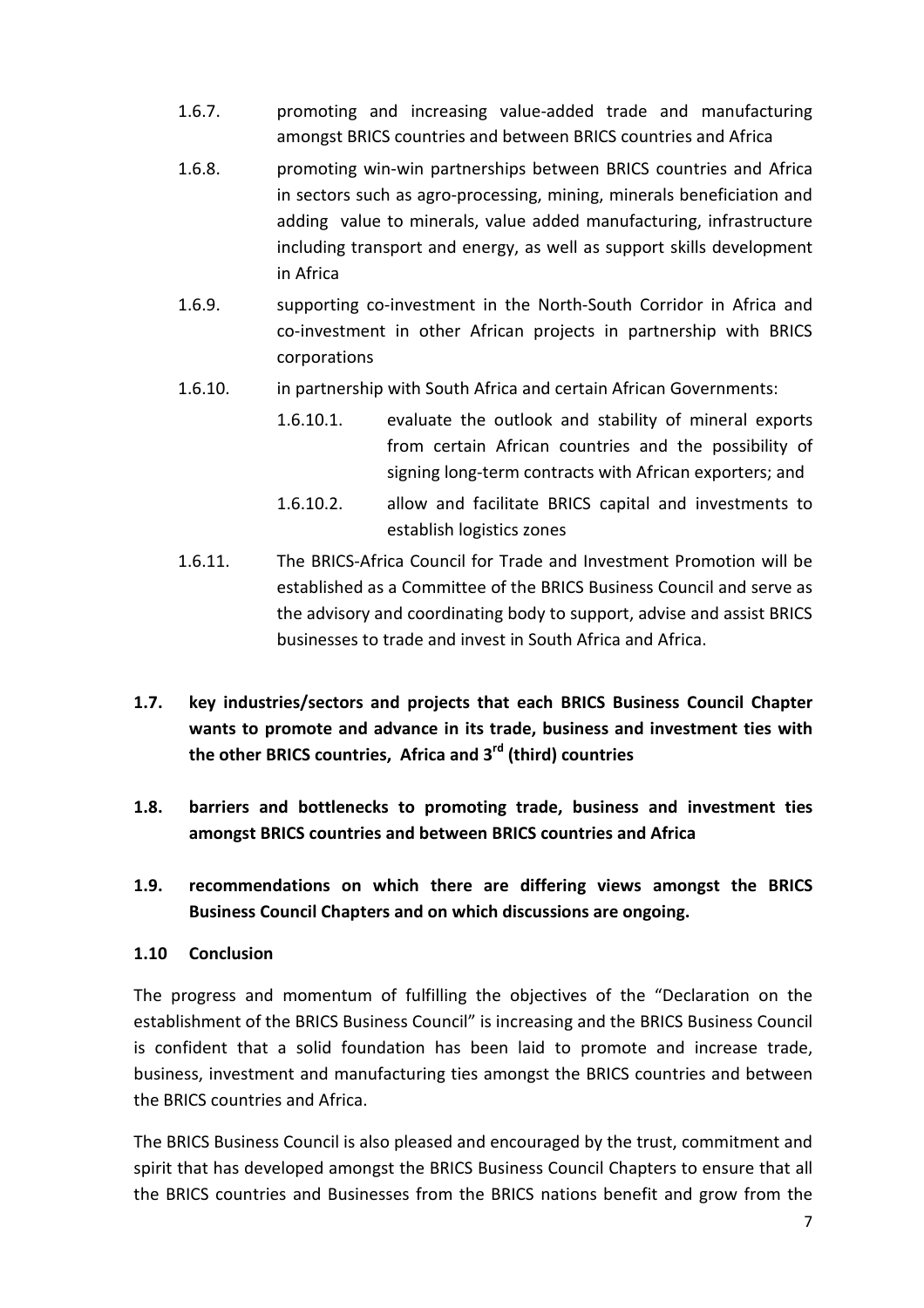promotion and increase in trade, business, investment and manufacturing ties amongst the BRICS countries and between the BRICS countries and Africa.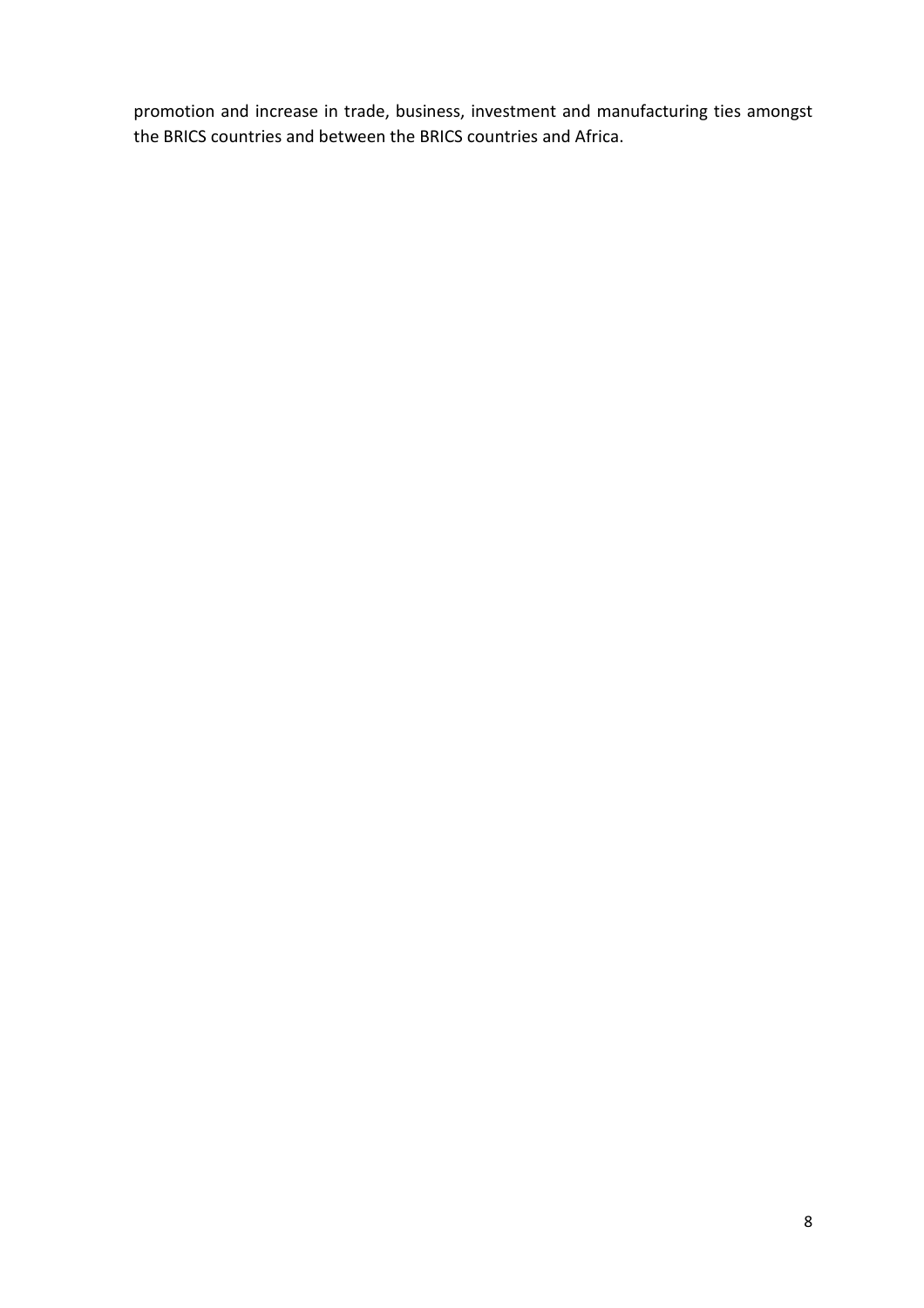# 2. INITIATIVES AND STEPS TO BE TAKEN BY THE BRICS BUSINESS COUNCIL AND BUSINESS IN THE BRICS COUNTRIES

The BRICS Business Council will in partnership with the Business communities in the BRICS countries:

2.1. create a dedicated BRICS Business information exchange platform (BRICS Business Portal) to stimulate and accelerate the exchange of trade, business and investment information. This Business Portal will be facilitated by the BRICS Business Council Secretariat and the China BRICS Business Council

There have been extensive discussions amongst the ICT experts and representatives from the BRICS countries concerning the establishment and operation of a BRICS Business Portal. Good progress has been made and a Coordinators Working Group has been established and is functional. We expect the BRICS Business Portal to be fully operational in 2014.

In line with the BRICS Trade and Investment Cooperation Framework which was endorsed by the BRICS Trade Ministers in March 2013 in Durban, South Africa; The Center for BRICS Studies at FUDAN University, China was identified by the BRICS Business Council as the platform for the BRICS Business Portal.

The BRICS Business Council, the Working Groups and the Business communities in the BRICS countries will provide information regarding trade, business, investment and partnership opportunities in the BRICS countries and other relevant BRICS related information which will be posted on the BRICS Business Portal.

# 2.2. host and support the holding of sector specific trade fairs, exhibitions and forums within the BRICS nations to promote trade, business, investment and manufacturing ties amongst BRICS countries (also mentioned under clause 4.6)

Several sector specific and other trade fairs, exhibitions and forums take place every year in each of the BRICS countries. The BRICS Business Council will, based on the advice of the Working Groups and the Business communities in the BRICS countries, identify and support certain specific trade fairs and exhibitions in the BRICS countries which will be focused on promoting trade, manufacturing and investment ties amongst the BRICS countries and between the BRICS countries and Africa.

2.3. launch a special section on the website of each BRICS Business Council Chapter and on the websites of the Chambers of Commerce or other Business representative organisations, to post all BRICS business related information and updates and commercial proposals from business or potential joint venture partners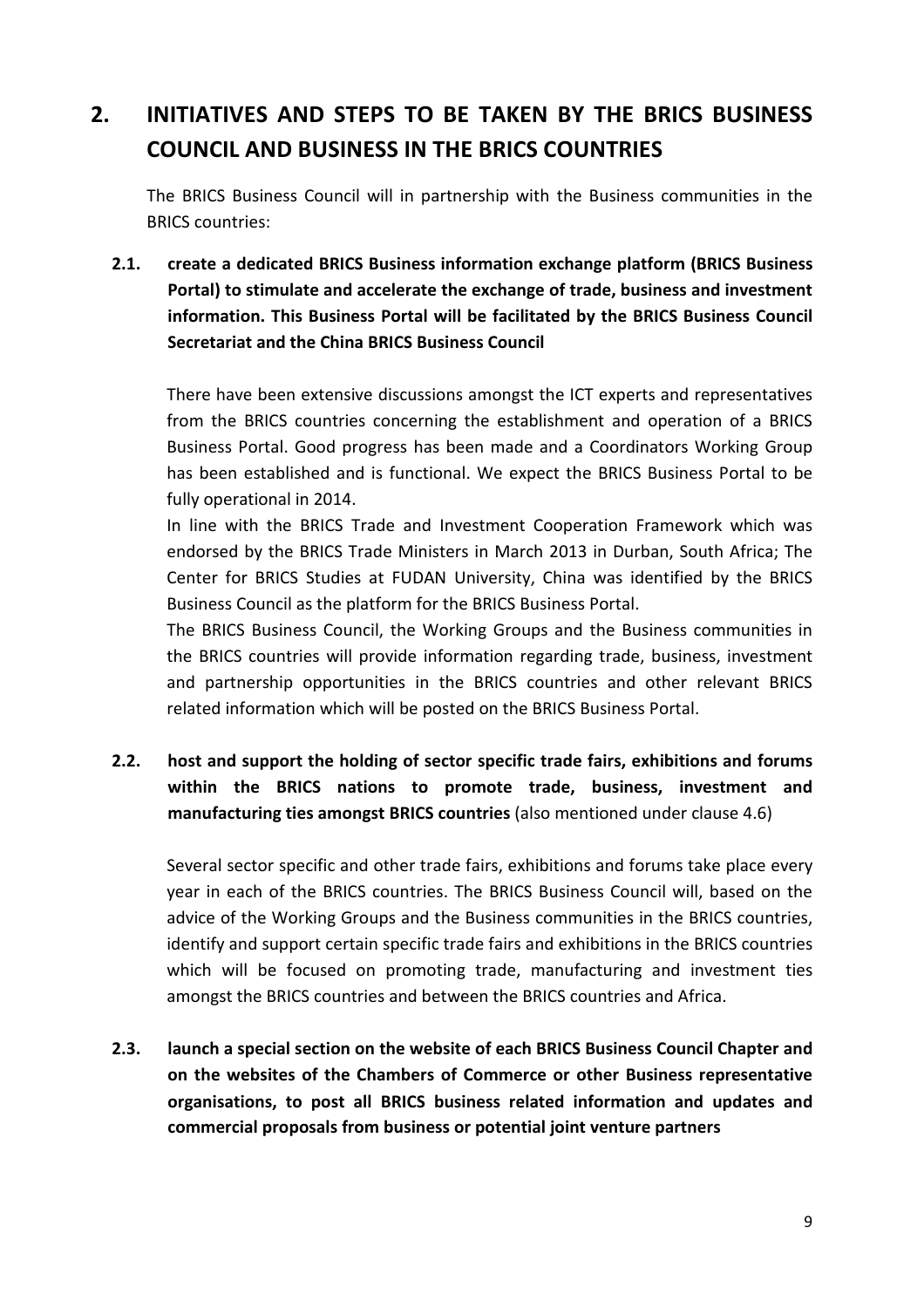# 2.4. exchange business, trade, investment and manufacturing related best practices amongst Businesses in the BRICS countries

Information on best practices will be obtained, inter alia, from meetings of the Working Groups, the BRICS Business Forum and workshops/sessions at the BRICS trade fairs and exhibitions. This information will be posted on the BRICS Business Portal, the websites of the national Chapters, certain Chambers of Commerce and other Business representative organisations.

# 3. MEASURES AND INTERVENTIONS TO BE CONSIDERED BY BRICS **GOVERNMENTS**

The BRICS Business Council suggests that the BRICS Governments should consider to:

- 3.1. make special arrangements on visas to facilitate and encourage BRICS people-topeople exchange, including simplify the visa approval procedures and reduce the time of approval
- 3.2. accelerate the establishment of the NDB to promote and facilitate trade, business, investment and manufacturing ties amongst the BRICS countries and expand the influence and respect of the BRICS nations at international level

#### 3.3. cooperate and accelerate the harmonisation of certain technical standards

The BRICS Business Council and the Working Groups should identify those key industries and expertise where benchmarking, mutual recognition of standards and certification is required amongst the BRICS nations.

# 3.4. facilitate the establishment by financial institutions from BRICS countries of branches and subsidiaries in other BRICS nations, so as to promote trade, business and investment ties amongst the BRICS countries

It is suggested that each BRICS Government should streamline the review and approval procedures for the establishment by financial institutions from BRICS countries of branches and subsidiaries in other BRICS countries to promote trade and investment amongst BRICS countries.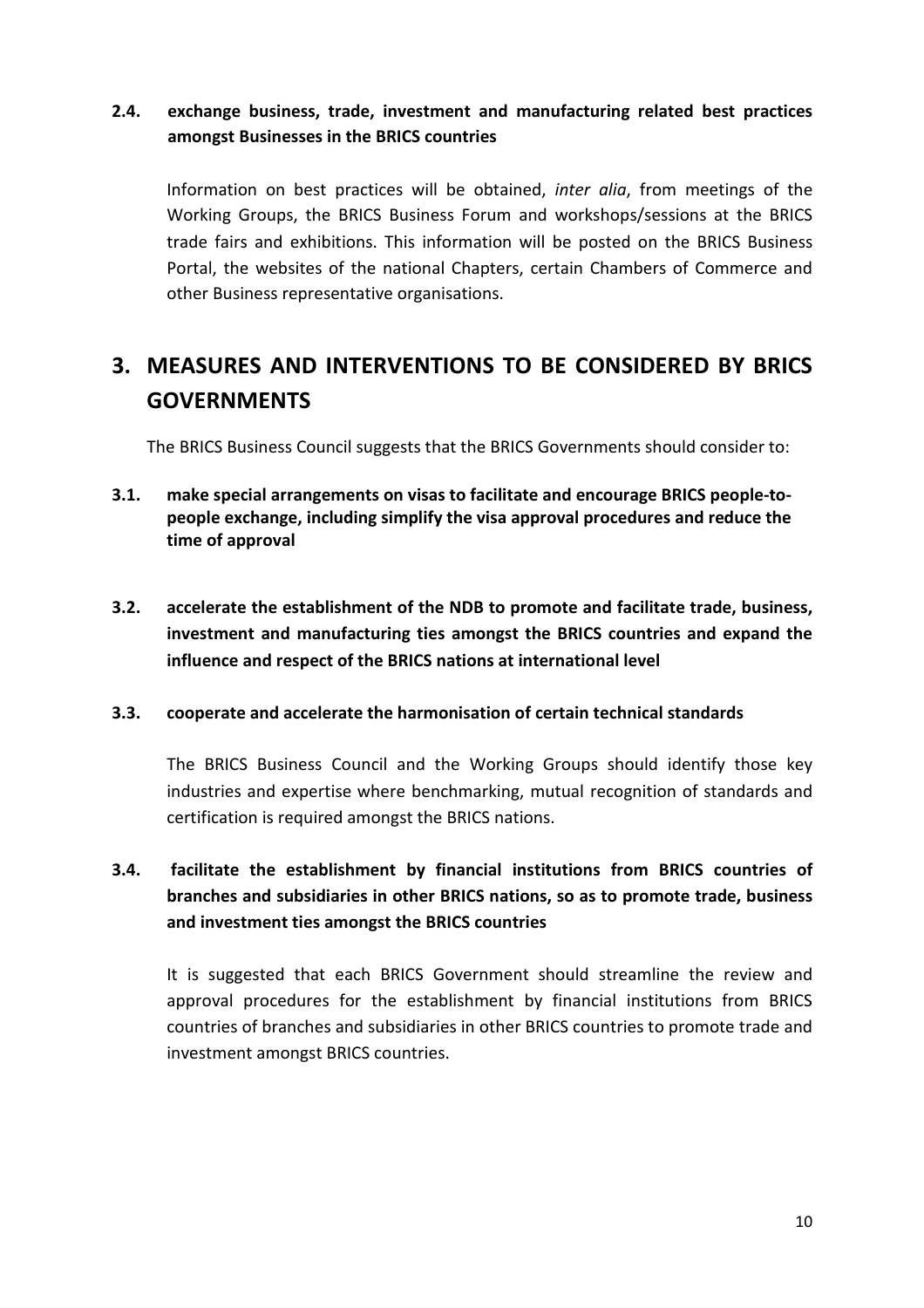# 3.5. support and facilitate the role of industrial associations in boosting Business cooperation amongst BRICS countries

The ties and relationships amongst the BRICS industrial associations should be encouraged and strengthened and a system of regular communication should be established.

## 3.6. create a favourable environment to promote trade, business, investment and manufacturing ties amongst BRICS countries

BRICS Governments should establish an economic environment that is favourable to BRICS companies doing business in the BRICS countries and treat BRICS businesses, corporations and investments similar to local businesses, corporations and investments in line with WTO agreements.

# 3.7. in partnership with South Africa and certain African Governments, build and maintain a favourable and competitive environment in Africa for trade and investments from BRICS businesses

The BRICS-Africa Council for Trade and Investment Promotion will be established as a Committee of the BRICS Business Council and serve as the advisory and coordinating body to support, advise and assist BRICS businesses to trade and invest in South Africa and Africa.

The BRICS-Africa Council for Trade and Investment Promotion will engage and work with the Working Groups to identify and propose solutions to African Governments, concerning the obstacles, barriers and difficulties that BRICS companies experience when trading or investing in Africa. It will also assist and advise BRICS businesses in the establishment of win-win partnerships with African companies.

The BRICS Business Council will initiate discussions to facilitate and promote trade, business and investment relationships with African regional organisations like the Common Market for Eastern and Southern Africa (COMESA), Southern African Development Community (SADC) and East African Community (EAC).

## 3.8. in partnership with South Africa and African Governments, enhance cooperation of financial agencies between BRICS countries and Africa

The BRICS and African countries should encourage their financial institutions to establish ties and to simplify approval procedures for, *inter alia*, equity investment by BRICS financing agencies in African businesses and support the financial institutions of BRICS countries to establish branches in Africa. African countries with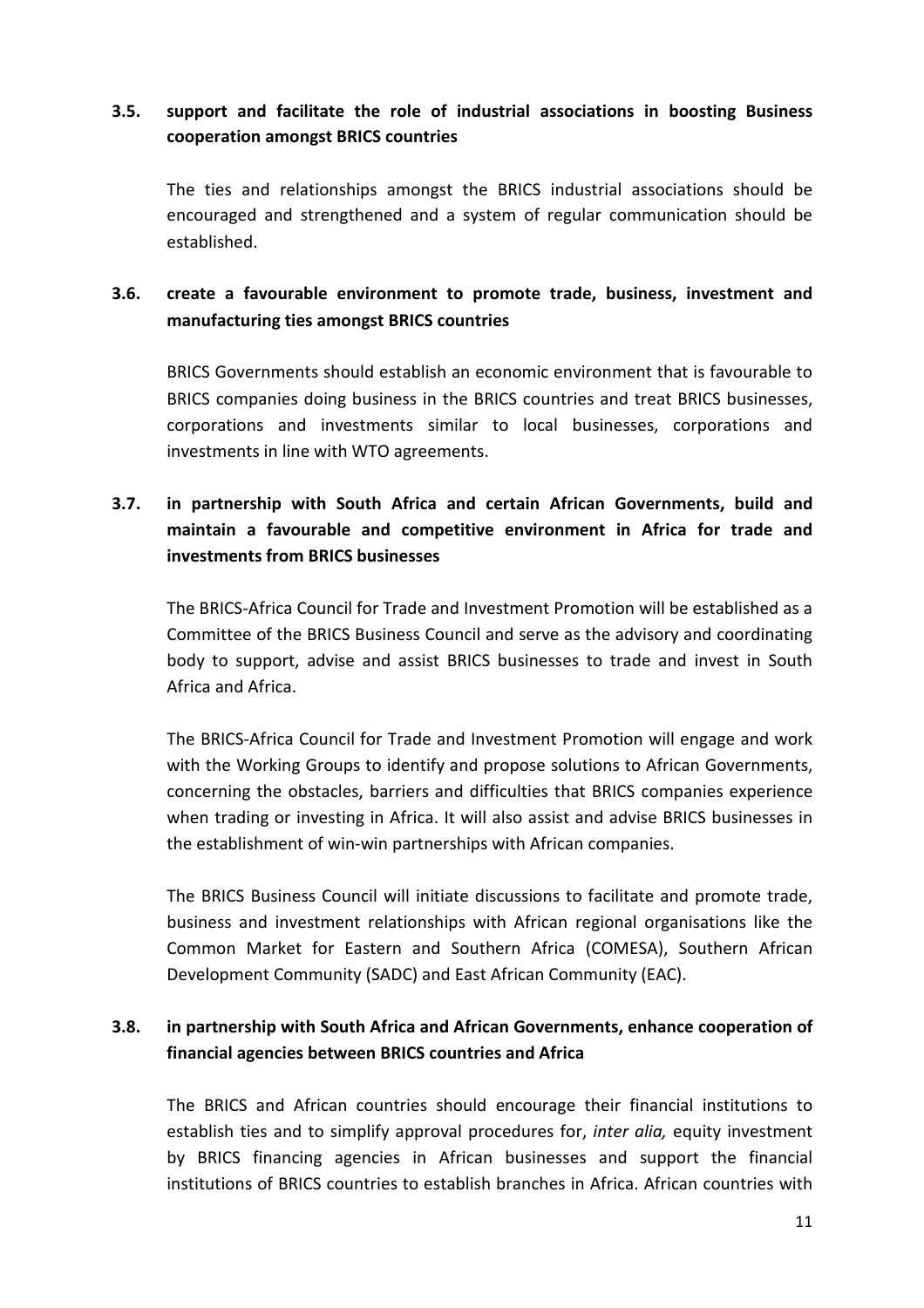developed financial institutions should also conduct BRICS currency service businesses, currency swaps, establish business connections with BRICS financial institutions, cooperate in joint financing, business innovation and staff training.

# 4. INITIATIVES AND MEASURES WHICH THE BRICS GOVERNMENTS SHOULD CONSIDER UNDERTAKING WITH THE BRICS BUSINESS COUNCIL AND BUSINESS IN THE BRICS COUNTRIES

The BRICS Governments and Business in the BRICS countries should cooperate and consider:

#### 4.1. enhancing logistics and connectivity amongst BRICS countries

- 4.1.1. The BRICS Business Council Infrastructure Working Group will establish an Infrastructure Working Group Logistics and Transportation Sub-committee which will advise and make recommendations on logistics and transportation issues in the BRICS countries including:
	- policies and regulations
	- supply/demand of enterprises
	- business cooperation opportunities
	- logistics and transportation pricing
	- building relations between logistics and transportation industry associations in the BRICS countries; and
	- organising regular BRICS logistics and transportation industry exhibitions

## 4.2. promoting the common interests and objectives of BRICS countries on trade, business, investment and manufacturing ties

There has been a lack of effective communication and alignment of interests amongst BRICS countries on trade. This has impeded and undermined the advancement of their common interests on trade.

The BRICS Business Council suggests that the BRICS Governments should hold regular discussions on trade policies, including anti-dumping, anti-subsidy, trade facilitation and other trade related matters.

In the spirit of mutual trust and commitment, these discussions should identify and eliminate trade barriers and obstacles to trade, manufacturing and investment ties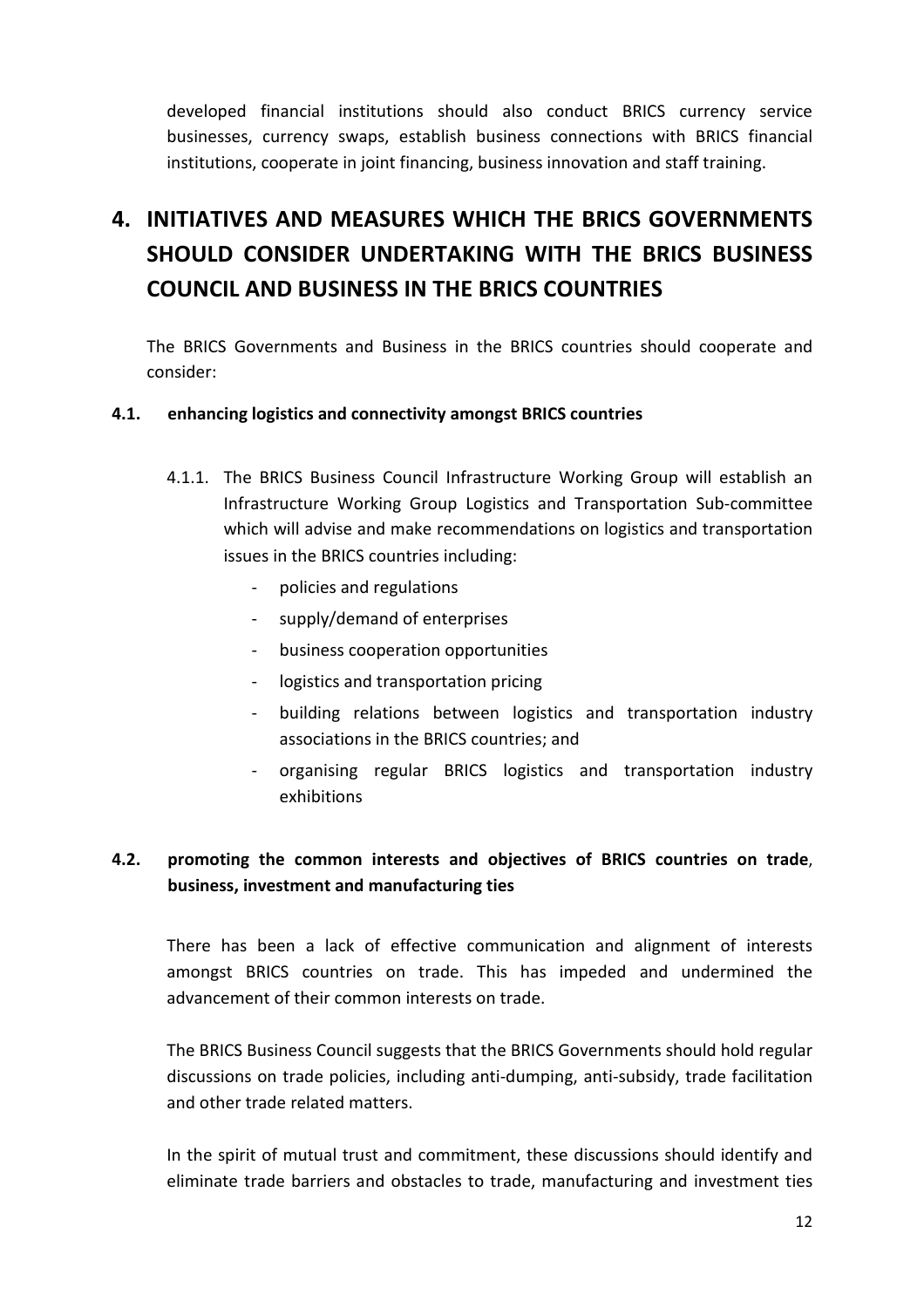amongst the BRICS countries and also focus on building mutually beneficial longterm relations that will promote trade, manufacturing and investment ties amongst the BRICS countries.

Bilateral or multilateral engagement within the framework of the BRICS partnership should be the first priority for dealing with problems regarding trade policies amongst BRICS countries.

BRICS countries should expand the scope and scale of pricing and payments in local currency for BRICS deals and transactions. They should also develop the necessary infrastructure to support payment in the local BRICS currency, including the settlement system and formulate the relevant supporting policies.

BRICS nations should enhance communication and collaboration at central bank level and scale up currency swaps to reduce the utilisation of non-BRICS currencies in their trade and investment transactions.

BRICS countries should also fully exploit the potential of the BRICS Interbank cooperation mechanism and take advantage of the opportunities provided by the Master agreement on extending credit facility in local currency signed within its framework.

## 4.3. promoting cooperation in infrastructure development amongst BRICS countries and in  $3<sup>rd</sup>$  (third) countries

BRICS countries should exploit their infrastructure development potential. BRICS companies can cooperate and compliment one another's advantages to fund infrastructure projects in the BRICS countries and in  $3<sup>rd</sup>$  (third) countries.

The BRICS Business Council Infrastructure Working Group will actively track the influences of world trade and the growth of trade on infrastructure and share the industry's success stories in terms of technologies, specifications, talent resources, operations, management and work together to boost the common development of BRICS enterprises. The Infrastructure Working Group will also discuss new infrastructure cooperation opportunities in the BRICS countries and in  $3^{rd}$  (third) countries for investment, financing and guarantee mechanisms; as well as new models and channels for multilateral cooperation, investment facilitation, guarantee of rights, financial innovation, risk control and cross-border cooperation among equipment manufacturers and project contractors.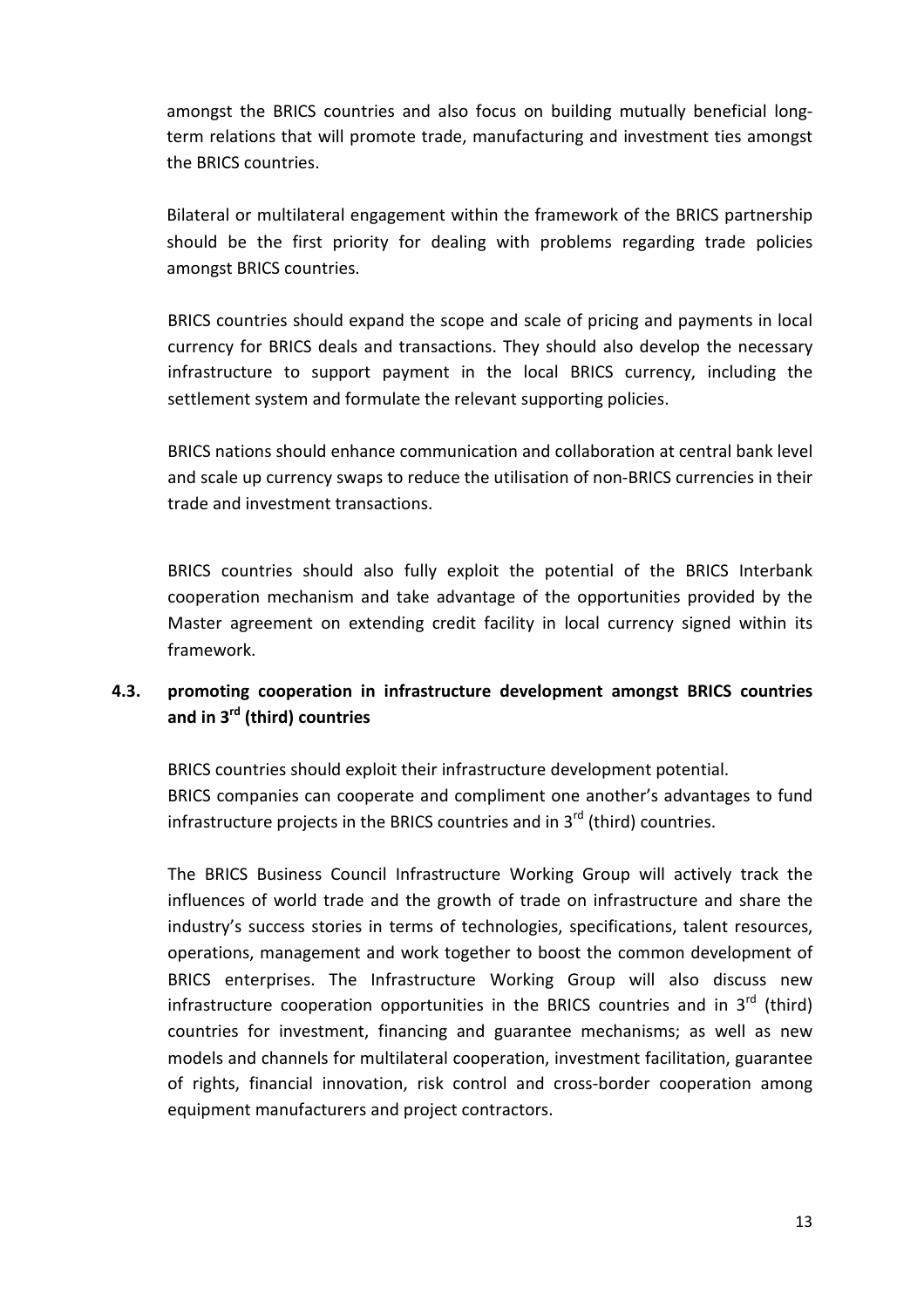# 4.4. promoting Public-Private-Partnerships (PPP) amongst BRICS Governments and Businesses which are from other BRICS countries

The BRICS Business Council suggests that when the BRICS Governments undertake or deliver large scale projects or provide certain public services they should encourage private companies from other BRICS countries to establish mutually beneficial partnerships with them, in which the BRICS Governments and the private companies pursue similar goals, share common interests and assume risks together. The Public-Private-Partnership can be established and operated on the basis of a:

- Build-Operate-Transfer (BOT) or
- Build-Own-Operate-Transfer (BOOT) or
- Private Finance Initiative (PFI) or
- Design-Build (DB)

relationship or other mutually beneficial partnership.

4.5. promoting cooperation in mining, minerals beneficiation and adding value to minerals, energy and green economy, pharmaceuticals, agro-processing, services including financial, ICT, transportation, healthcare and tourism, value added manufacturing development, small, medium and macro-enterprise development, sustainable development, skills development and the transfer of technology

#### 4.5.1. Manufacturing:

There are numerous manufacturing opportunities with huge potential for collaboration and partnership amongst BRICS countries.

## 4.5.2. Finance, Agro-Processing, Mineral Beneficiation and Sustainable Development:

The BRICS Business Council proposes that BRICS financial institutions structure innovative financial products for investment in the exploitation and beneficiation of minerals and agro-processing opportunities in BRICS countries.

The BRICS Business Council suggests that financial institutions in BRICS countries should collaborate amongst themselves and work with their international multilateral peers, to draw upon extensive research findings and funding experience, share market and project information, actively carry out pragmatic cooperation on syndicated loans, co-financing, trade financing and sub-loans and provide a stronger impetus to overseas market expansion by enterprises from the BRICS countries.

#### 4.5.3. Energy and green economy:

The BRICS Business Council suggests that BRICS Governments should promote and encourage renewable energy projects in the BRICS countries.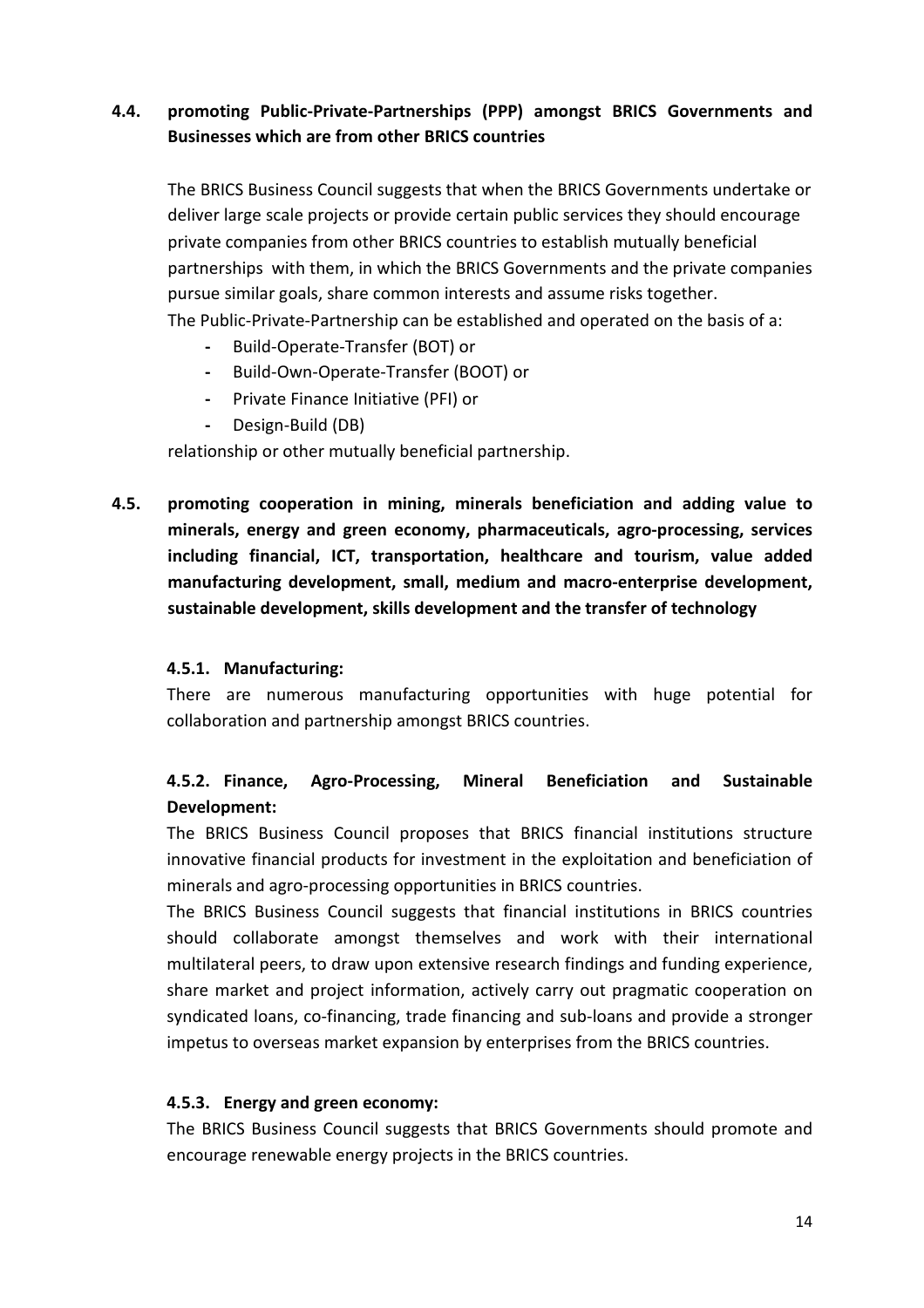BRICS countries should, through the BRICS Business Council and its Energy and Green Economy Working Group, establish a robust mechanism for BRICS cooperation and collaboration in the field of energy and green economy, and also coordinate their standpoints from a united position particularly at an international level. BRICS countries should also:

- consider the advice and recommendations of the BRICS Business Council and the Energy and Green Economy Working Group
- reduce restrictions on internal investment and financing for energy and green economy projects
- remove barriers and obstacles to developing business in the energy and green economy industry.
- 4.6. hosting and supporting the holding of sector specific trade fairs, exhibitions and forums within the BRICS nations to promote trade, business, investment and manufacturing ties amongst BRICS countries (also mentioned under clause 2.2)

# 4.7. promoting and increasing value-added trade and manufacturing amongst BRICS countries and between BRICS countries and Africa

The BRICS Governments should introduce policies to:

- 4.7.1. stimulate foreign trade for high value-added products, including high-tech innovative products with proprietary Intellectual Property Rights (IPR), agroprocessing, mineral beneficiation and high-end service industry to raise the quality of trade
- 4.7.2. facilitate and support high value-added export enterprises
- 4.7.3. protect IPRs.
- 4.8. promoting win-win partnerships between BRICS countries and Africa in sectors such as agro-processing, mining, minerals beneficiation and adding value to minerals, manufacturing and value added manufacturing, infrastructure (including transport) and energy, as well as support skills development in Africa

Although out-of-date infrastructure remains one of the major bottlenecks hindering the economic development of Africa, it also contains huge investment opportunities. Building railways, highways, ports, roads, medical facilities and schools will create job opportunities, fuel economic growth and improve the living standards of Africans.

The BRICS Business Council believes that Africa should be the prime focus for BRICS countries to cooperate and develop the infrastructure of Africa and also co-invest in manufacturing and other value adding industries.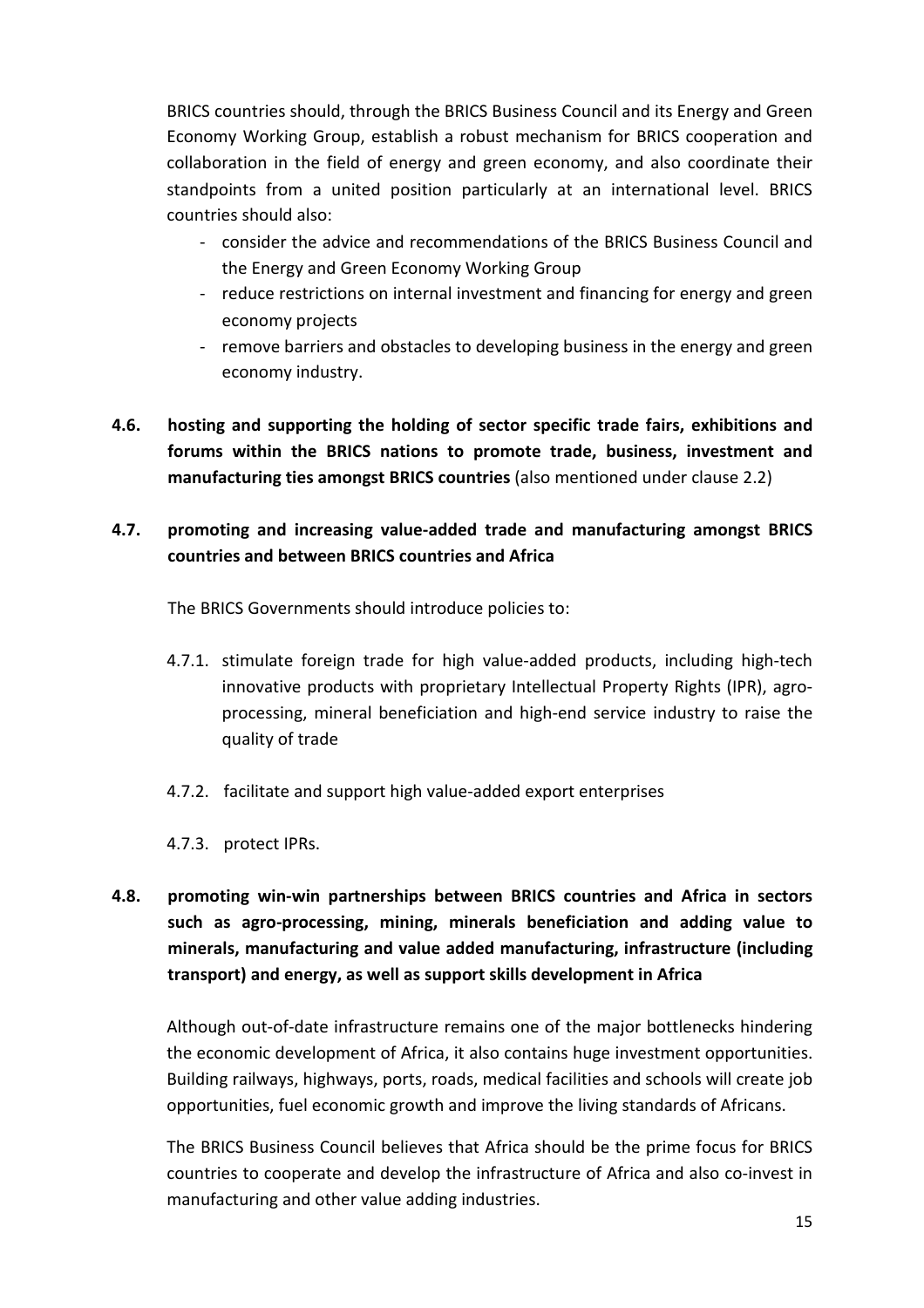BRICS countries can develop and invest in infrastructure projects in Africa:

- by constructing, financing and co-managing large-scale transnational projects in Africa, such as the "North-South Corridor in Africa".
- by encouraging their export credit agencies, development banks and financing agencies to start operations to deliver financing, planning and scheme support for infrastructure development of African countries.
- by encouraging BRICS enterprises, corporations and financial institutions to participate in Africa's development corridors, trans-national and transregional infrastructure development projects in partnership with African financial institutions.
- by assisting African countries with the preliminary services including consulting, planning, feasibility studies and scheme design, as well as training and transferring skills to African managerial and technical staff working in the field of infrastructure.
- by creating favourable conditions to engage and partner with African financial institutions and enterprises for the mutual benefit of the BRICS and African countries and enterprises.

The development of Africa's infrastructure and the growth of Africa's economies provides an exciting long-term market for goods and services produced in BRICS countries.

# 4.9. supporting co-investment in the North-South Corridor in Africa and co-investment in other African projects in partnership with BRICS corporations

- 4.9.1. BRICS countries and corporations should establish partnerships to increase investments and joint ventures in the North-South Corridor in Africa and other African corridors and projects. For example, they can expand direct investment in African countries by:
	- virtue of "greenfield investment"
	- boosting the infrastructure development level of African countries in a fast and efficient way through "turnkey" projects
	- helping African countries build large infrastructure projects including railways, highways, ports, terminals, pipelines, power plants, amongst others; by means of build–operate–transfer (BOT) project financing and
	- realizing technology transfer through equipment export to upgrade the overall level of African infrastructure development.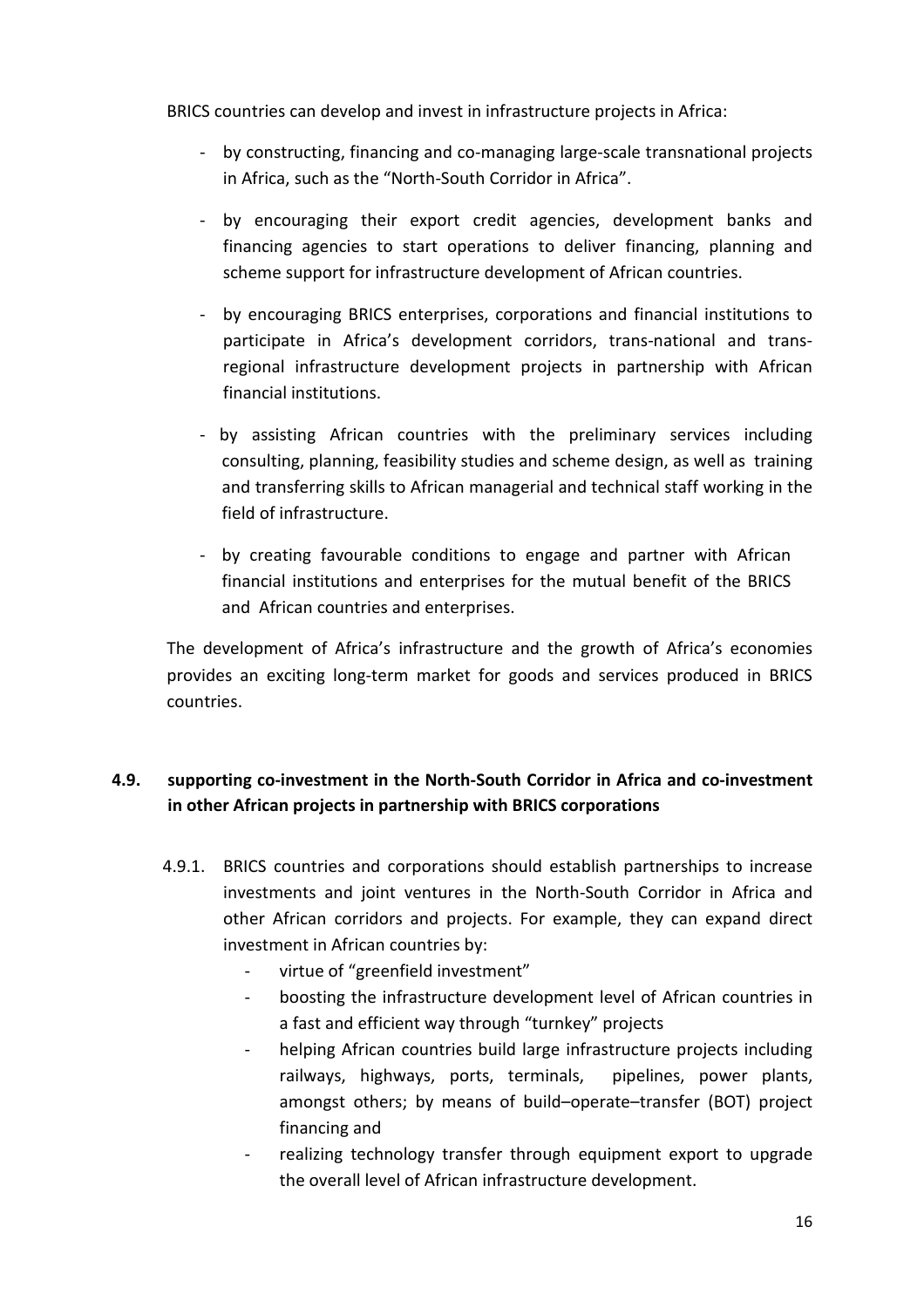- 4.9.2. The BRICS Business Council suggests that BRICS countries increase financial support and promote infrastructure development and other projects in African countries through:
	- providing preferential low-interest or interest-free loans to support infrastructure development and relevant projects launched by African countries
	- increasing the scale and total amount of export credit of BRICS exportoriented companies and offer preferential and convenient buyer's credit to African companies
	- cooperating on bilateral currency swaps with African countries with a view to facilitating and accelerating African infrastructure development
	- refining securities margin trading business system of BRICS companies in Africa and increase their overseas operational capacity.
- 4.9.3. The BRICS Business Council also suggests that BRICS countries accelerate the development of the North-South Corridor in Africa and seek to abate some debts of African countries through consultation with other members to relieve the foreign debt stress of African beneficiary countries and enhance their economic strength and raise the export capability of African countries.

# 4.10. in partnership with South Africa and certain African Governments, evaluate the outlook and stability of mineral exports of certain African countries and the possibility of signing long-term contracts with African exporters

BRICS countries should:

- enhance communications and coordination with mineral-rich African countries
- set up in partnership with African Governments an overall plan for mineral resource exploitation in Africa that advances the interests of the BRICS and African countries
- establish partnerships and joint ventures with African corporations to add value and beneficiate the minerals in Africa
- cooperate with major mineral-rich African countries and develop the information and service system of African mineral resources for the benefit of both BRICS nations and Africa
- advise and provide inputs for decision-making of Governments and enterprises
- initiate efforts to explore the possibility of utilizing the resources of mineralrich African countries to assist in initiating infrastructure and other investment projects.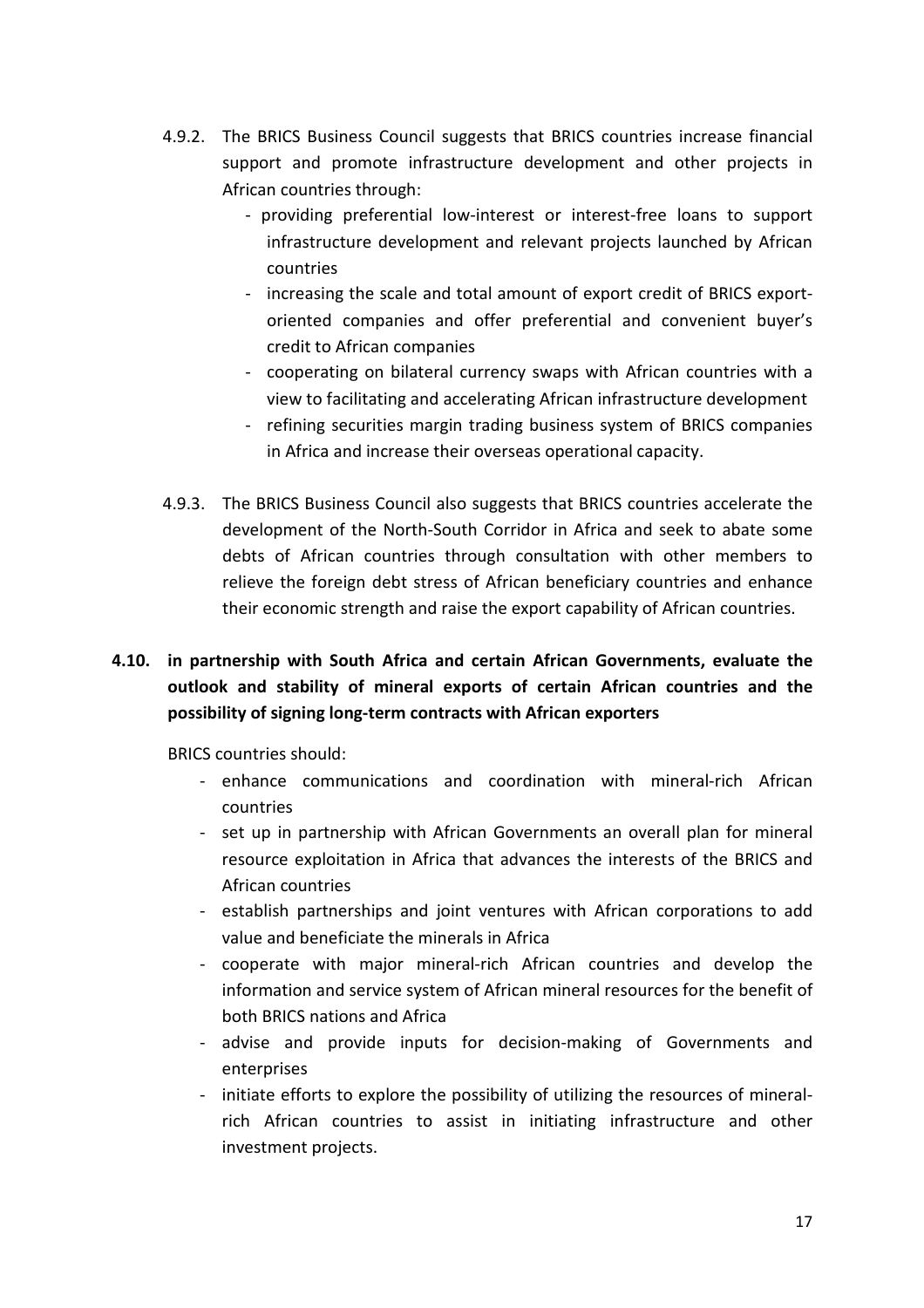# 4.11. in partnership with South Africa and certain African Governments, allow BRICS capital and investments to establish logistics zones in certain African countries

The construction of logistics zones and the handling capacity of ports is important for developing and increasing trade and investment ties between the BRICS countries and Africa.

The appropriate taxation and financial subsidies are required from the African countries as well as the support from the BRICS financial institutions to fund and coordinate the BRICS capital and investments to establish logistics zones in African countries.

# 5. KEY INDUSTRIES/SECTORS AND PROJECTS THAT EACH BRICS BUSINESS COUNCIL CHAPTER WANTS TO PROMOTE AND ADVANCE IN ITS TRADE, BUSINESS AND INVESTMENT TIES WITH THE OTHER BRICS COUNTRIES, AFRICA AND 3<sup>RD</sup> (THIRD) **COUNTRIES**

Each BRICS Business Council country identified key industries/sectors and projects that it wants to promote domestically as well as industries/sectors and projects that it wants to pursue in the other BRICS countries.

This creates opportunities to increase the trade and investment ties amongst the BRICS countries and for the establishment of globally competitive partnerships and joint ventures.

#### 5.1. India

#### 5.1.1. Industries/sectors that India wants to promote:

#### **Infrastructure**

- Railroads for freight and passengers
- High speed rail
- Highways and expressways
- Seaports
- River transport and waterways
- Airports, especially low-cost airports
- Logistics infrastructure
- Urban transport infrastructure, especially metros and trams
- Manufacturing of equipment and machinery for all of the above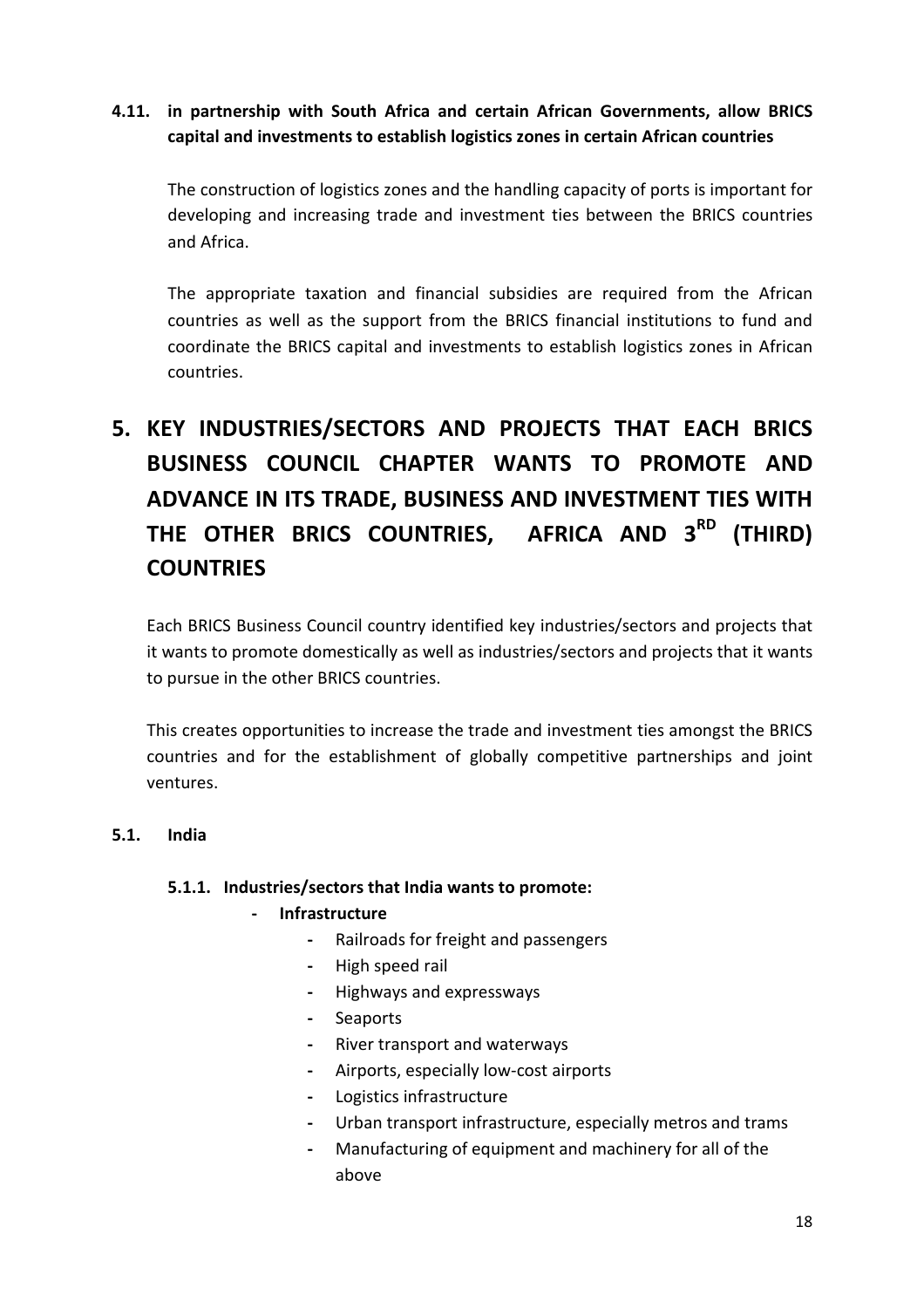- Financial Services
	- Commercial banking
	- Development finance
	- Infrastructure financing
	- SME and export finance
	- Asset Management
	- Insurance

#### - Energy and Green Economy

- Oil and Gas
	- Oil and Gas, Energy and Petroleum (E&P)
	- Unconventional hydrocarbons sources
	- Technical cooperation in R&D
	- Deep water, ultra deep water and unconventional oil
	- and gas technologies
	- Gas Pipeline infrastructure
- Nuclear Energy
	- Nuclear equipment and technologies
- Thermal Energy
	- Coal mining and beneficiation
	- Power or Electricity
- Hydro power
	- Electrical equipment
- Renewables: solar, wind, bio-energy
	- Developers and Manufacturers

#### **Manufacturing**

- Pharmaceuticals and Generic medicines
- Hospitals and healthcare
- Mining and beneficiation of minerals
- Agriculture and Agro-processing
- Heavy commercial vehicles and construction equipment
- Energy and power sector equipment
- Auto and auto components
- Capital goods
- Locomotives

#### - Skills Development

- Automobile and auto-components
- Banking/Insurance and financial services
- Building and construction industry
- Chemicals and pharmaceuticals
- Educational and skill development services
- Electronics hardware
- Food processing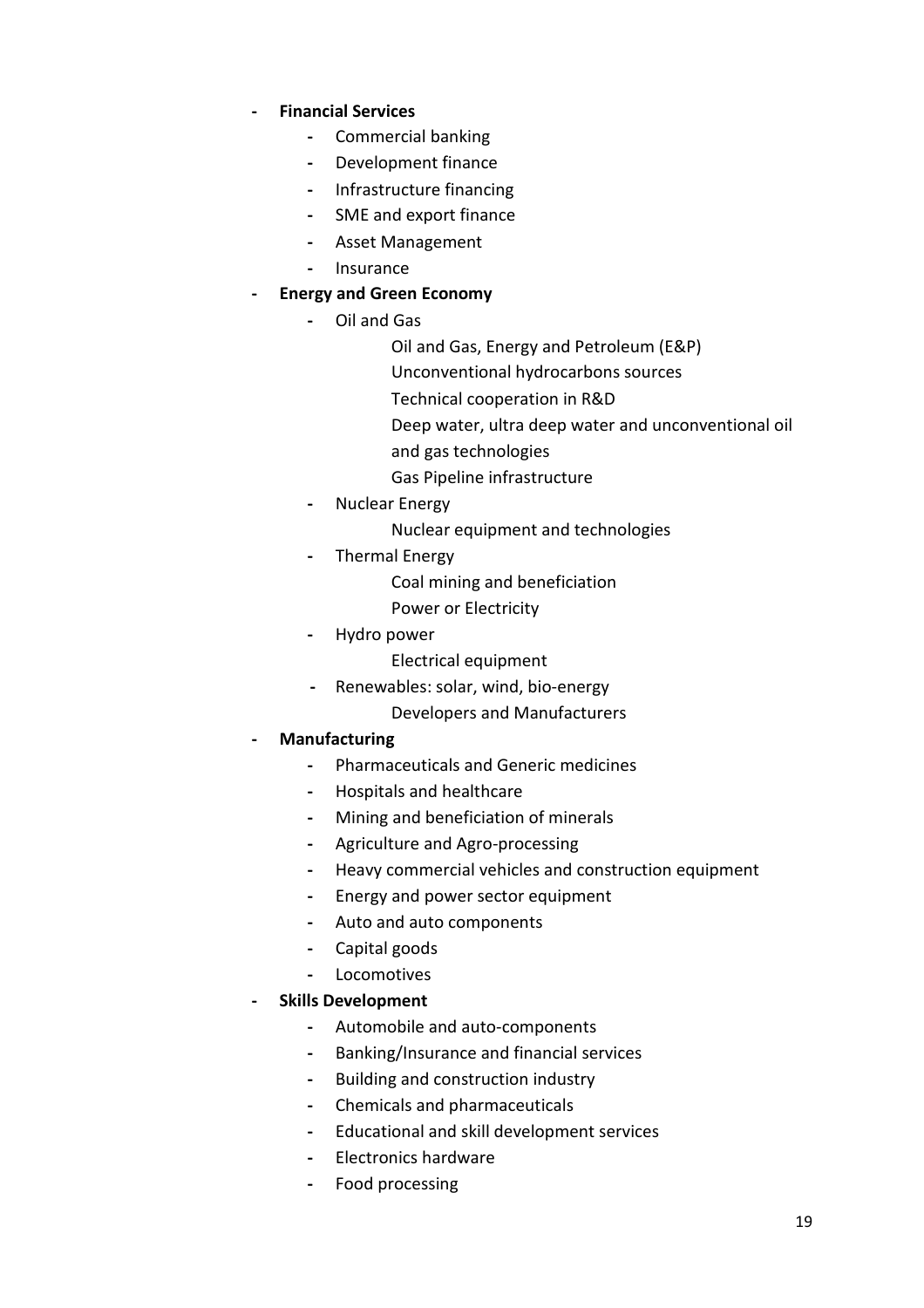- Gem and jewellery
- Healthcare services
- ITES or software services/products
- Leather and leather goods
- Tourism, hospitality and travel trade
- Construction

#### 5.1.2. Projects that India wants to promote:

#### **Infrastructure**

- Highways
	- 2000 km in Engineering, Procurement and Construction (EPC) contracts
		- 3000 km on Public Private Partnership (PPP)
		- Highway contracts at state level
		- Projects for three Indian expressways
- **Railways**

Western Dedicated Freight Corridor (Delhi-Mumbai) 1483 km

Eastern Dedicated Freight Corridor (Ludhiana to Kolkata) 1300 km

High speed rail projects between various cities

- Over 30 railway stations to be upgraded on PPP
- Manufacturing of locomotives and rolling stock
- Railway signals and technology upgrades
- 10 Indian cities developing urban public transport systems
- Sea Ports
	- Sagar (West Bengal) capacity 54 mtpa
	- Dugarajapatnam (Andhra Pradesh) capacity 50 mtpa
	- Upgrading 12 existing major ports
	- Over 20 private ports under development
- **Airports** 
	- 6 airports to be given out for private O&M (operations and management)
	- New airports at several locations
	- Upgrade of over 20 non-metro airports
- **Logistics**

Large project opportunities across the entire value chain of logistics

- Other co-investment and partnership ventures
	- Manufacturing of all equipment in India
	- Manufacturing wherever possible in Africa
	- High technology partnerships being brought into India and Africa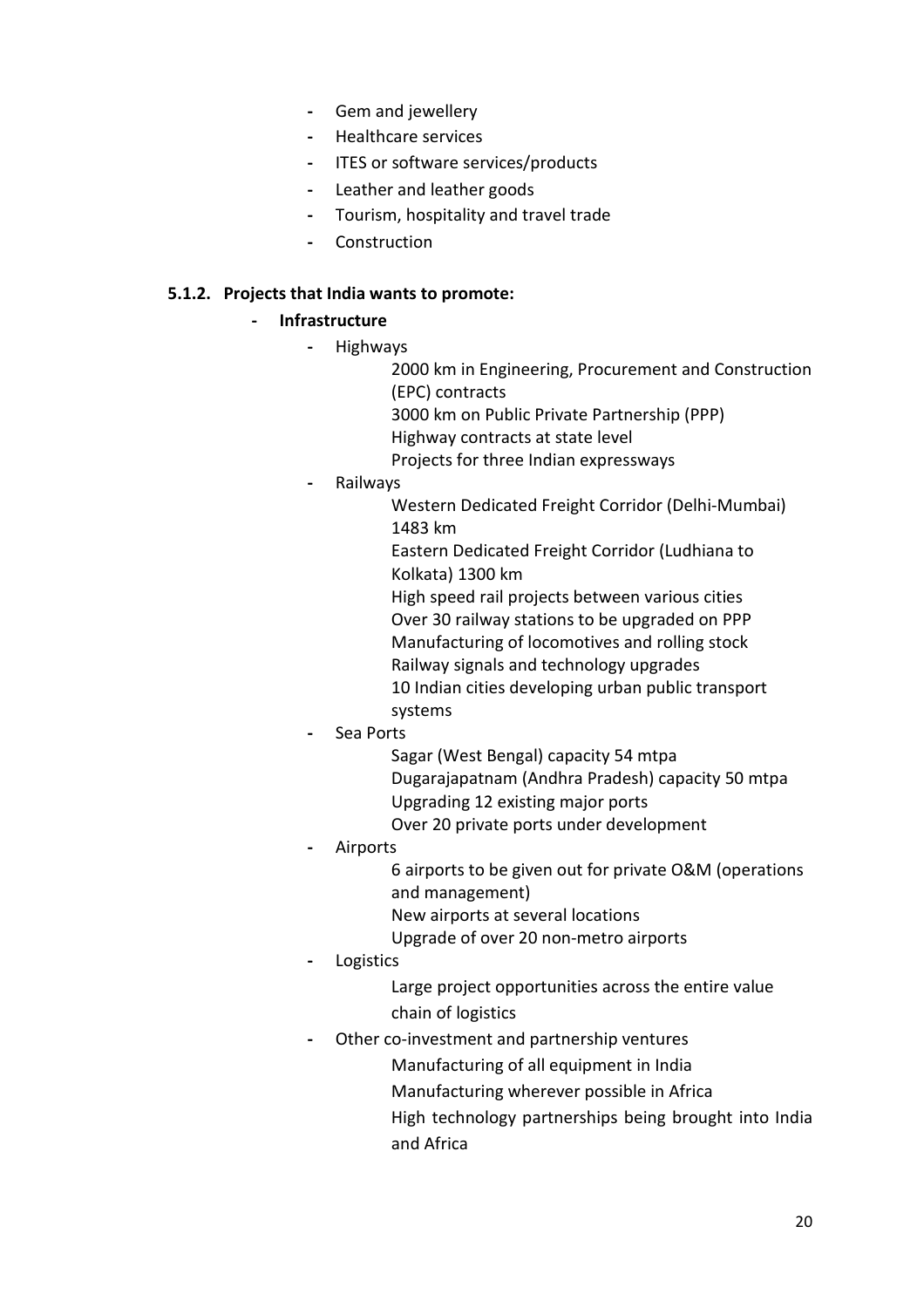- Financial Services
	- Participation in large Indian infrastructure projects
	- Investments in manufacturing zones under India's new National Manufacturing Policy

#### - Energy and Green Economy

- Joint Ventures / Investment or Co-Investment / Process Technology Partnerships in:
	- Oil and Gas Exploration and Production Liquefied Natural Gas trade Coal Bed Methane projects Underground coal gasification projects Coal to oil conversion projects
	- Beneficiation of thermal coal and metallurgical coal
	- Gas pipeline infrastructure
	- Owning and operating of coal mines
	- Photovoltaic manufacturing and solar development Wind turbine technology and wind turbine supply Technology transfer for renewable power projects
- Globally competitive, manufacturing partnerships and businesses
	- Partnerships in nuclear equipment and technologies Deep water and ultra-deep water technology Modernisation of existing power infrastructure Export of wind turbine and its components Product technology partnership for manufacturing components locally
- Other co-investment and partnerships, ventures and Businesses
	- Sharing of best practices in nuclear regulation and safety norms
	- Alliance with Brazil for bio-ethanol production
	- Import of passive infrastructure for solar power projects
- Nature of Partnerships
	- Joint efforts in sourcing and commercially exploiting energy supplies, including petroleum & natural gas

## **Manufacturing**

- Mining & Beneficiation of minerals
- High productive surface mining and Deep Underground mining
- Beneficiation: dry, wet and non-invasive
- Pelletisation of iron ore concentrate
- Mill tailings beneficiation: gold, nickel, etc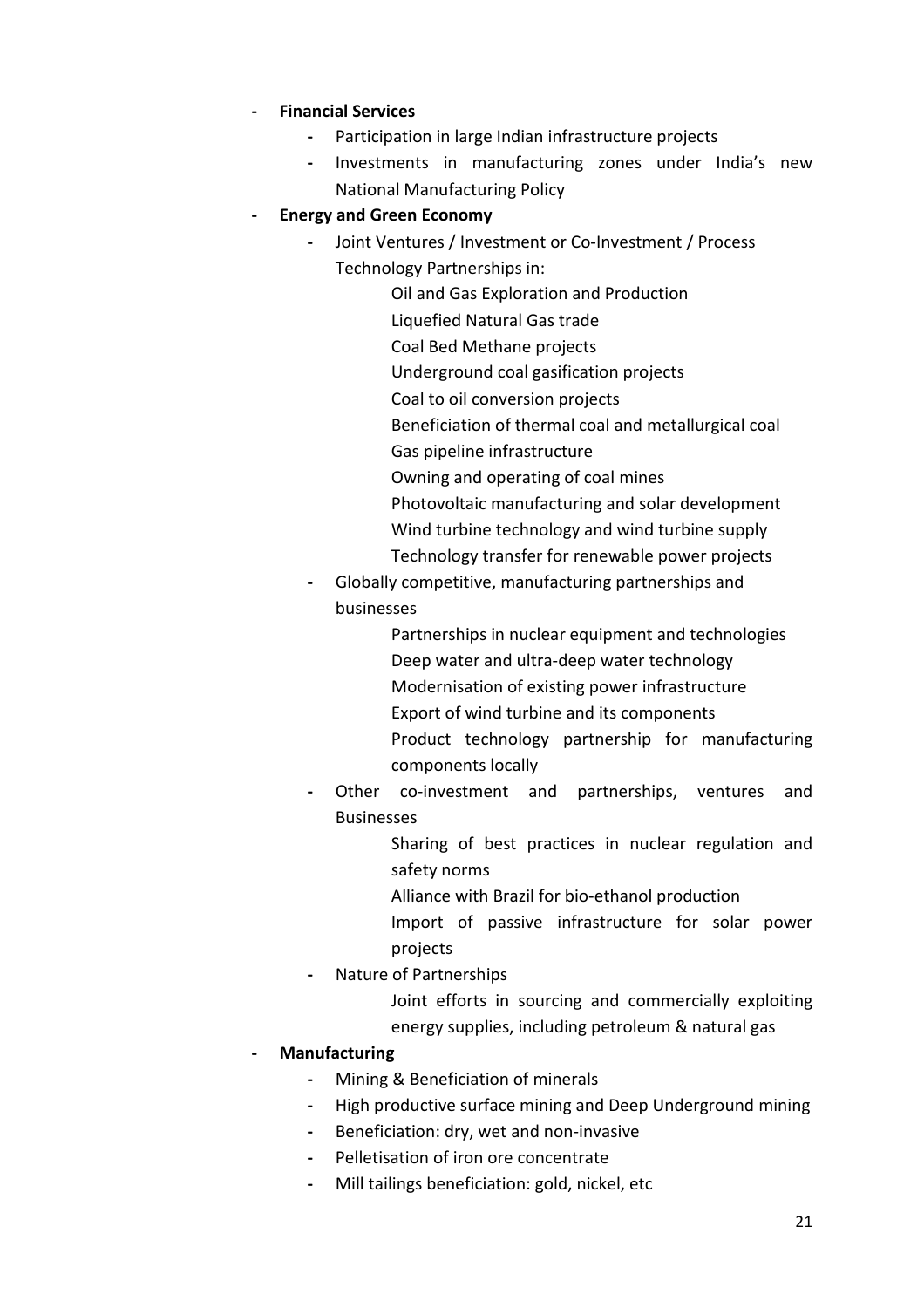- Infrastructure and industrial projects
- Passive infrastructure for telecoms and solar
- Wind turbines
- Coal mining in South Africa (non-coking coal)
- Construction
- Lead and Zinc mining in Rajsamand, Rajasthan
- Natural gas / hydrocarbons / coalbed methane project
- Cogeneration
- Angel / Seed funding
- Partnerships in upstream oil and gas (LNG & CNG)
- Industrial gas power projects
- Skills Development
	- Capacity building of Government/ private agencies in skill development
	- Content development and licensing
	- Technology aids for skill development like mobile phone based/ internet based, community computer training aids including hardware and software
	- Training of trainers
	- Design of training labs that are workplace simulated and hence significantly enhance the effectiveness of training
	- Creation of trade wise programs including blended ones
	- Establishment and operation of Centers of Excellence for various trades in these countries through joint investments

#### 5.2. China

#### 5.2.1. Industries/sectors that China wants to promote

#### **Infrastructure**

- High speed railway construction
- Highway construction
- High speed train and locomotive manufacturing
- Ocean shipping
- Sea port construction
- Terminal operation
- Logistics
- Offshore engineering infrastructure (floating production, storage and offloading (FPSO), Drilling rig, etc)
- Airport construction
- Financial Services
	- Trade settlement in local currencies of BRICS countries and other internationalization initiatives of BRICS currencies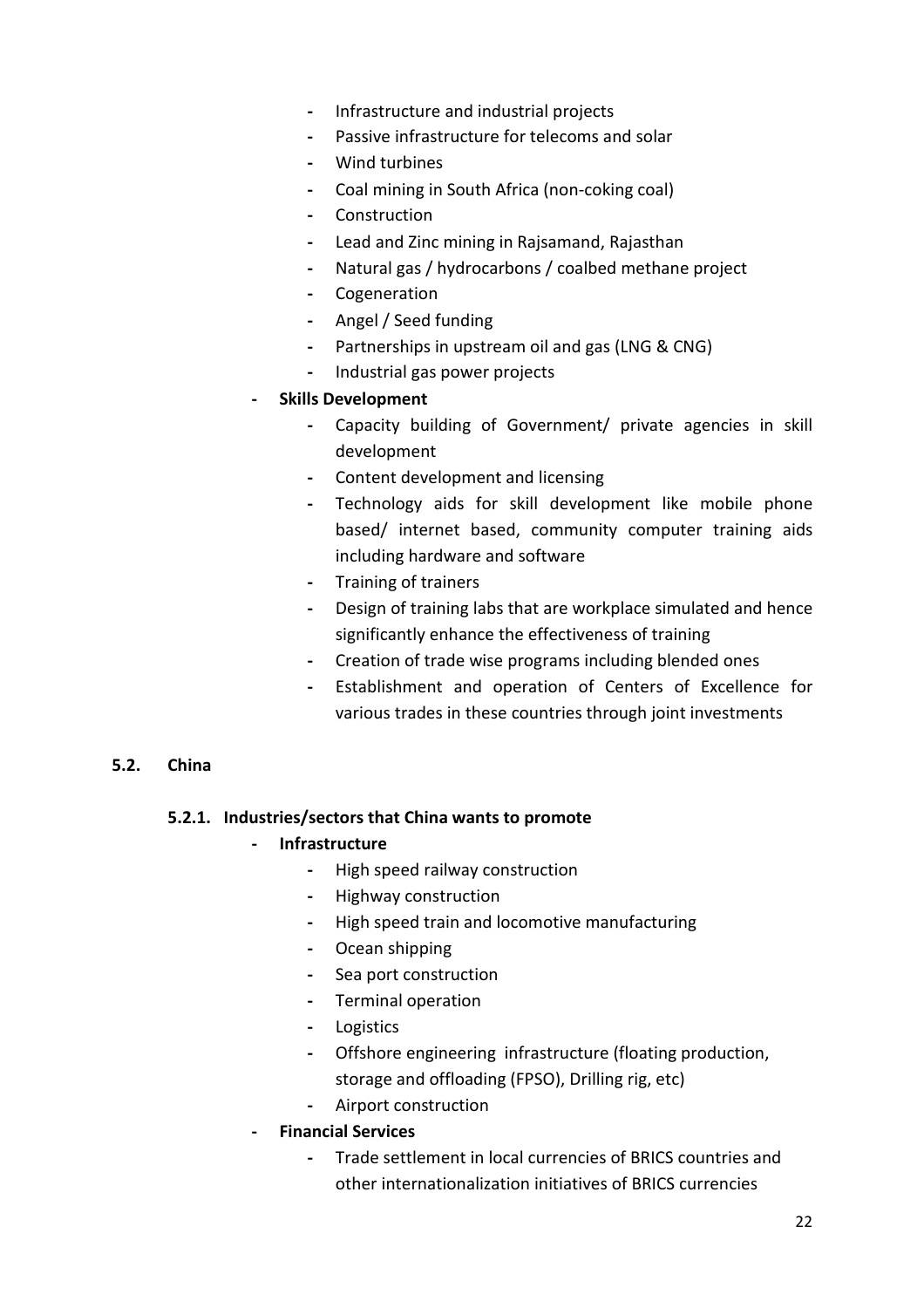- Independent rating agency
- Stability of the financial environment and policy coordination
- Export credit agencies and policy financial institutions
- Security of IT application of financial service
- Energy and Green Economy
	- Oil and gas exploration and production
	- Renewable energy especially hydro power
	- Power generation and infrastructure
- Skills Development
	- Infrastructure
	- High-end manufacturing and other high-technology fields
	- Internet
	- Information and communication
	- Transportation and logistics
	- Medical care
	- Education and training
	- Energy and environment protection
	- Financial services

Accordingly, the particular skills to be further developed are:

- Electronic information
- Communication engineering
- Biology technology
- Pharmaceutical industry
- Automobile manufacturing
- Logistics management
- Composite material
- Enterprise management
- Marketing
- International finance

#### - Manufacturing

- Materials production
- Aircraft manufacturing (including aircraft parts and components)
- Environmentally friendly manufacturing
- Electrical appliances
- Home life integrated solutions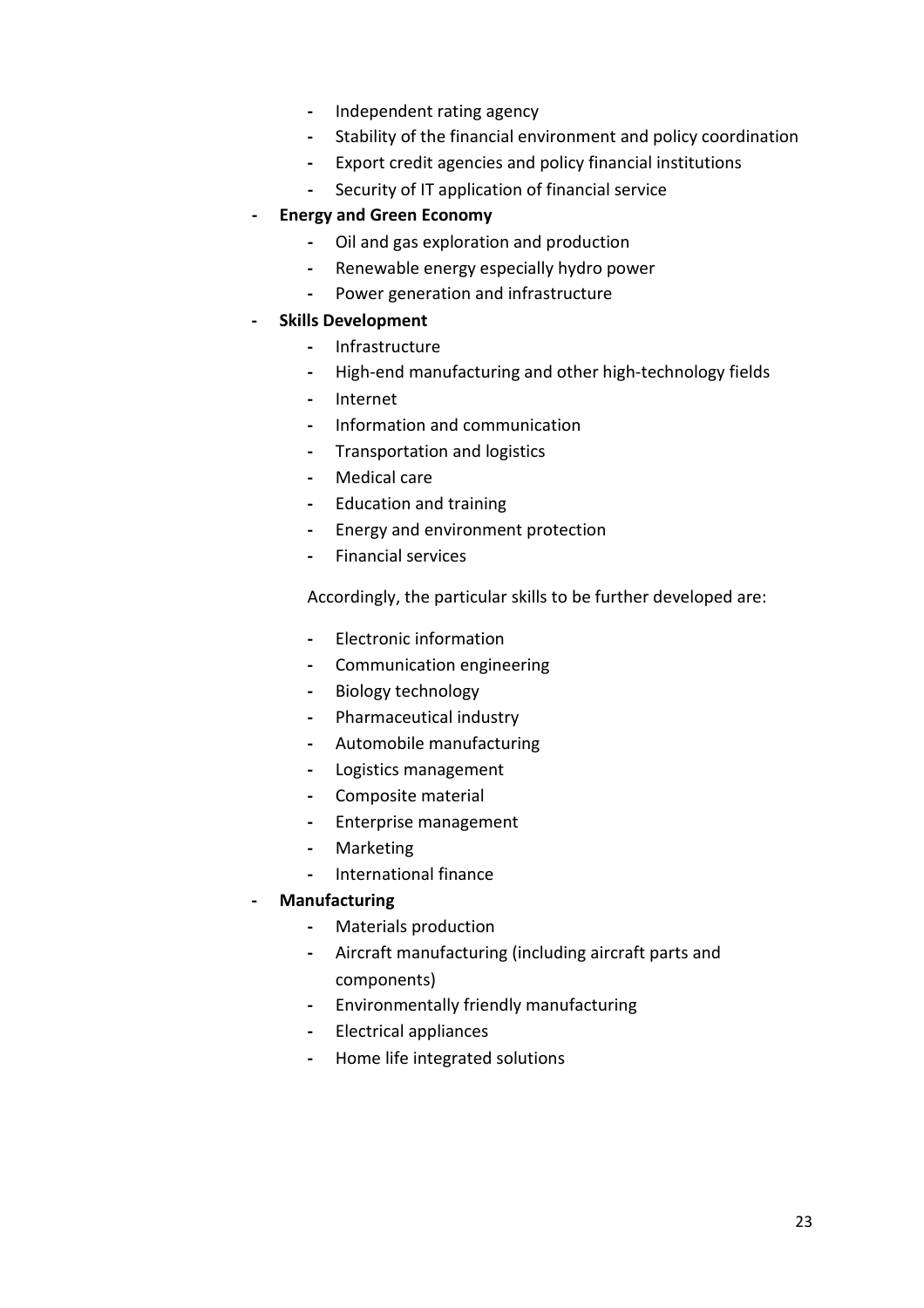#### 5.2.2. Projects that China wants to promote

#### **Infrastructure**

- Investment in Africa's North-South Corridor, Central Corridor among other large-scale infrastructure projects in BRICS countries
- Manufacturing of high speed trains and locomotive assembly
- Transfer advanced technology of terminal operations to improve handling efficiency of sea ports
- Transportation of minerals, oil and gas from Africa
- Partnerships between BRICS commodities exporters and China's ports
- Liquefied Natural Gas (LNG) transportation
- LNG vessel building and other offshore engineering for Russia's YAMAL gas field project
- Financial Services
	- Joint finance to facilities that can enhance connectivity amongst BRICS countries and to the harmonization efforts of respective industry standards
	- Large infrastructure projects in BRICS and African countries
	- Investments in energy and natural resources
	- Finance for shipbuilding and shipping services
	- Possible collaboration by means of co-financing and syndication

## - Skills Development

- Introduce skilled workers who are urgently needed from BRICS countries such as automobile manufacturing, international finance, energy and environment protection, biology and IT technology
- Carry out cooperation between Chinese colleges, training schools and their counterparts in BRICS countries or Africa
- Invest in internet connectivity, especially in rural areas, to enhance the reach and effectiveness of e-learning
- Invest in logistics, transportation and courier businesses, nurture skilled workers to enhance the reach and effectiveness of online shopping businesses
- Establish equivalence levels between different standards in BRICS countries by working with standards setting agencies

## **Manufacturing**

- Cement, ceramic, glass engineering
- Mining
- Materials processing & transportation
- Disposal of refuse, sludge, sewage, and hazardous waste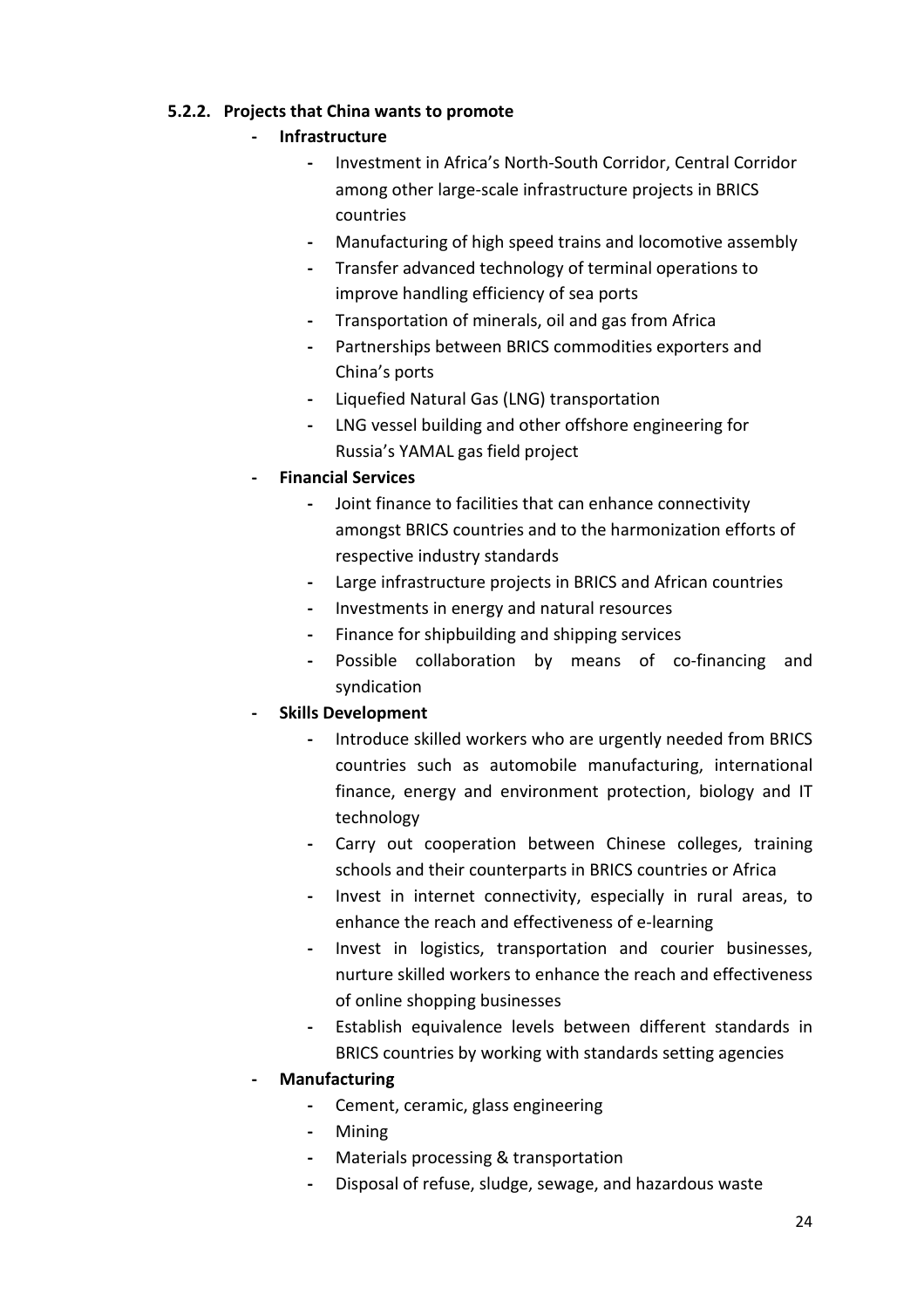- Communications/ICT
- Cement imports/exports

#### 5.3. Russia

#### 5.3.1. Industries/sectors that Russia wants to promote:

#### - Infrastructure

- Logistics
- Joint projects in engineering
- International transport corridors in BRICS countries
- Financial Services
	- Foreign direct investments
	- Banking sector
	- Export credit agencies
	- Independent rating agencies
	- National investment organizations
	- Co-financing mechanism for multilateral projects

#### - Energy and Green Economy

- Supporting the technologies that have lower emissions, such as natural gas and unconventional gas
- Nuclear energy, including the ability to transfer technology
- Hydropower
- Energy saving and energy efficiency technologies
- Biofuels
- **Manufacturing** 
	- Energy
	- Transport
	- Communications
	- Electronics
	- Machinery
	- Infrastructure
	- High Technology
- Skills Development
	- strengthening collaboration between BRICS universities
	- partnerships and knowledge exchanges on technical vocational education and training
	- portability and transferability of qualifications between BRICS countries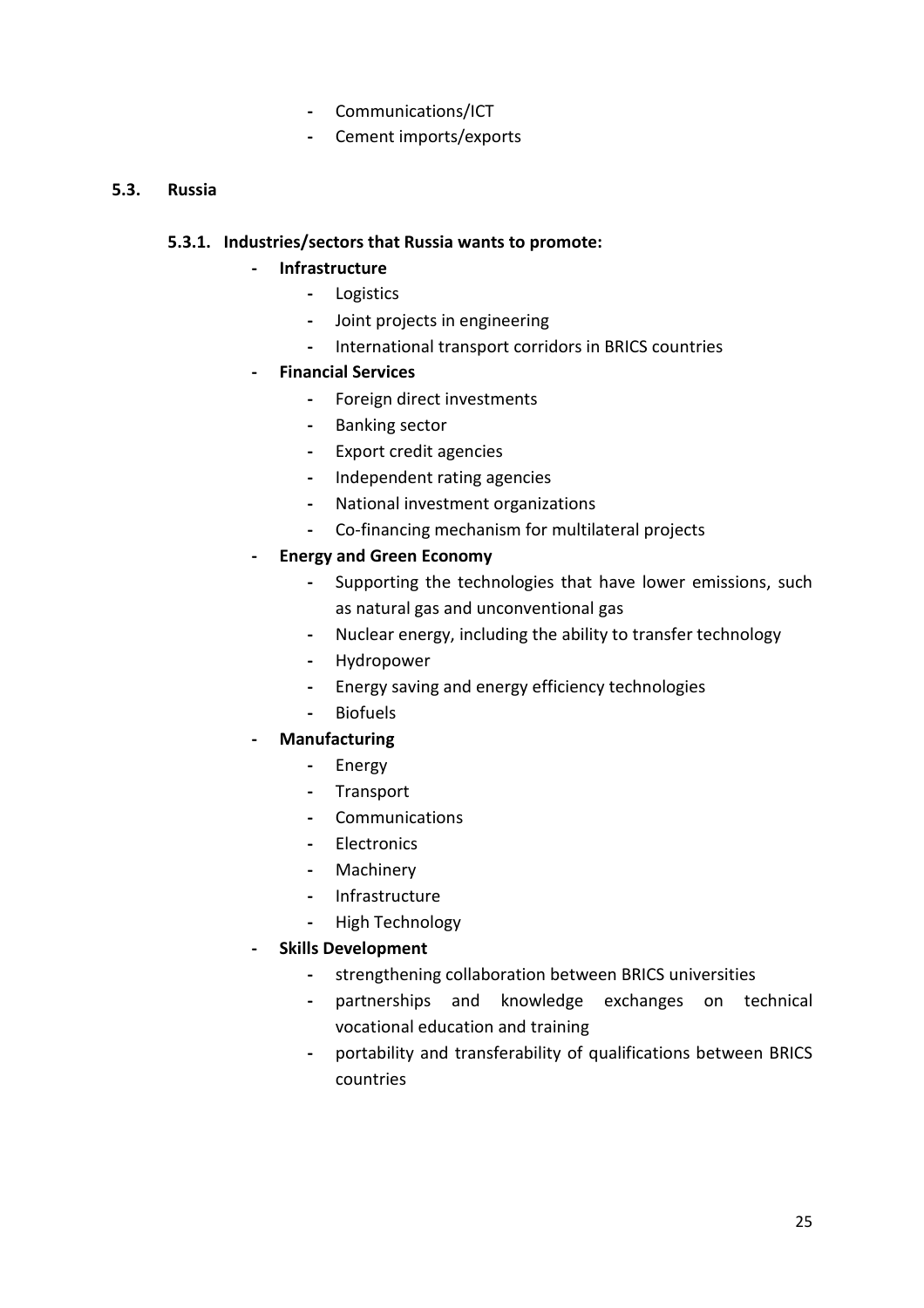#### 5.3.2. Projects that Russia wants to promote:

#### **Infrastructure**

- Aviation, helicopter
- Transport engineering
- Exchange of high technology and new production solutions
- Development and modernization of transport infrastructure
- Logistics and cargo delivery
- Passenger rail service, including high speed rail lines
- Development of port infrastructure

#### - Energy and Green Economy

- Common agenda to build stable legal, tax, and regulatory frameworks for the gas industry
- Dialogue on actions needed to foster financing for green and low carbon intensive technologies in BRICS countries
- Collaborate on R&D for enhanced nuclear safety and for the establishment of a common framework for emergencies
- Encourage the development of natural gas technologies
- Solar energy projects development and solutions appropriate for India and Africa
- Technology transfer for energy saving technologies

#### - Financial Services

- Transport infrastructure (development and modernization)
- Logistic and cargo delivery
- Manufacturing sector (steel industry in particular)
- Aviation, helicopter and transport engineering
- Aerospace industry
- Energy (hydropower, thermal energy and nuclear power)
- Infrastructure, transport and logistics
- Exchange of high technology and new production solutions
- Agriculture
- Passenger rail service, including high-speed lines
- Development of port infrastructure
- Mining and metallurgical industries
- Skills development and education
- Pharmaceutical industry
- Healthcare services

## **Manufacturing**

- Air traffic control systems
- Multi-functional mobile ports
- Raw materials and infrastructure
- Complex automated security systems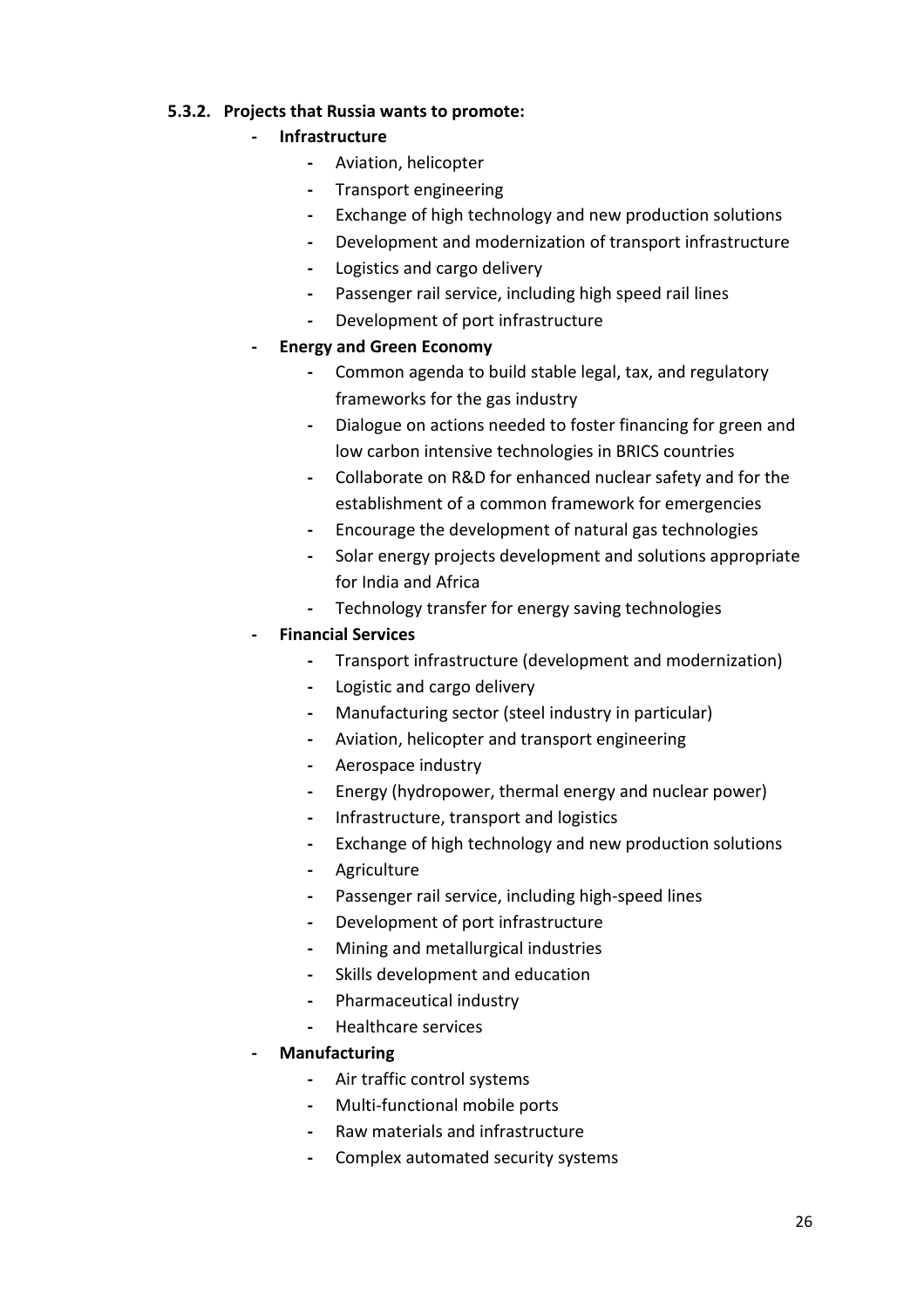- Helicopters, helicopter engineering and helicopter Service centres
- Gas turbine engines for marine applications
- Power generation equipment

#### - Skills Development

- creation of innovative system of professional training and skills development for:
	- mining and metallurgical industries
	- engineering
	- technology sector
	- pharmaceutical industry
	- healthcare services

#### 5.4. South Africa

#### 5.4.1. Industries/sectors that South Africa wants to promote

- **Infrastructure** 
	- Railways, seaports, terminal operations (sea and air)
	- Roads, airports
	- Logistics and interconnectivity
	- Telecommunication/ICT
	- SMME's (Small, medium and micro enterprises)

#### - Financial Services

- The financial services industry in the broadest sense
- The development of financial institutions
- Banking environment
- Insurance including long and short term insurance
- Asset managers
- The Johannesburg Stock Exchange and other exchanges
- Real estate
- SMME's Financing

#### - Energy and Green Economy

- Oil and gas exploration and production including unconventional gas
- Renewable energy including the research and development of renewable energy technology
- Off grid-solutions linked to Renewable Energy
- Nuclear energy, including the ability to localise production
- Bio-fuel production such as ethanol
- Hydropower
- Clean coal technology
- SMME's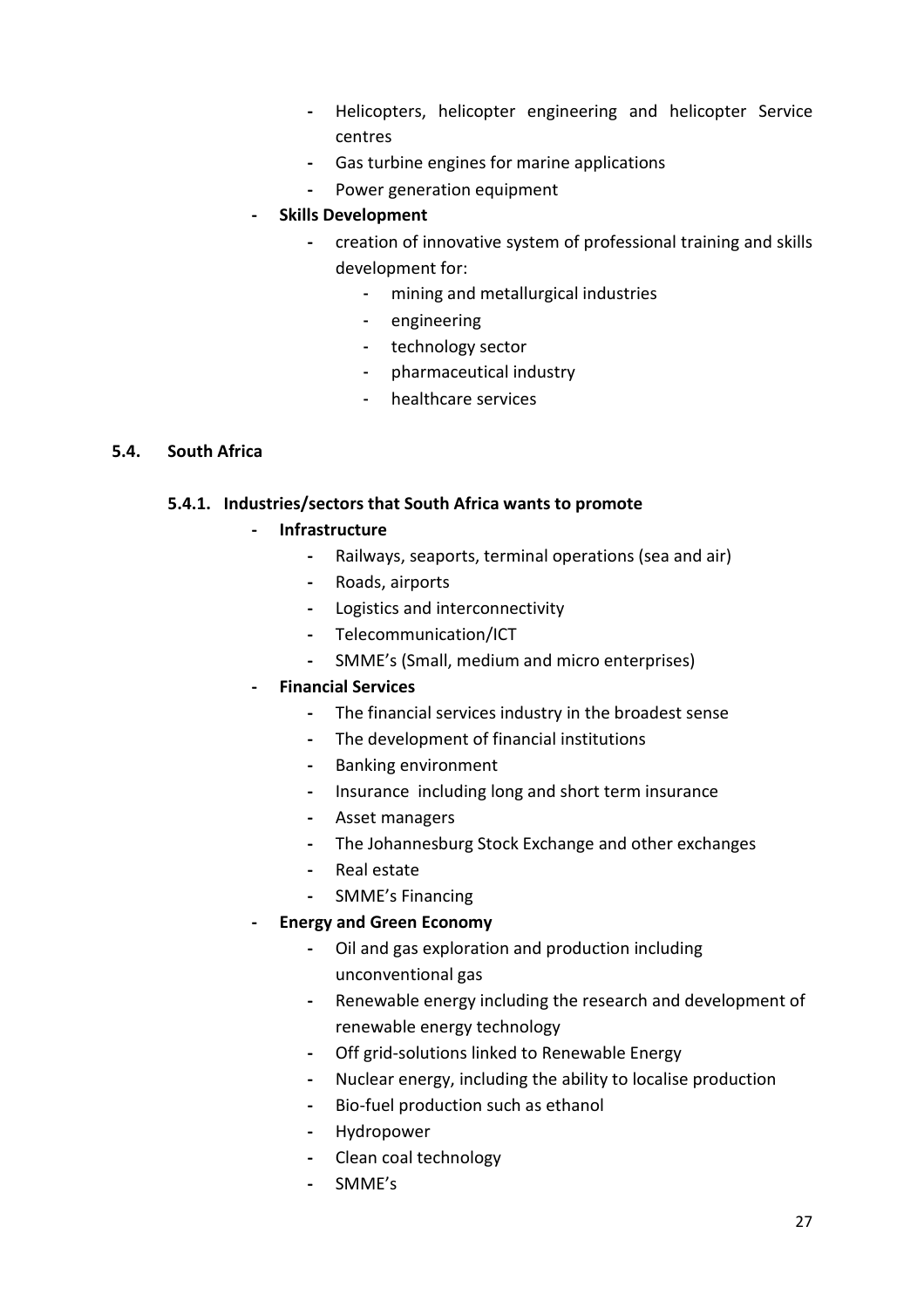#### - Skills Development

- Infrastructure
- Health Care
- ICT
- Mining and resources
- Financial services

Accordingly, the following particular skills are required to be further developed:

- Engineering
- Artisans
- Specialised welders
- IT professionals
- Project management
- Mathematics and science teachers
- Nursing
- General management
- Finance
- Manufacturing
	- Value added manufacturing
	- Minerals beneficiation
	- Adding value to minerals
	- Agro-processing
	- Pharmaceuticals
	- High technology
	- Telecommunication/ICT
	- SMME's
	- Electricity metering
	- Railway infrastructure technology
	- Clothing manufacturing
	- Mining supply services
	- Valves and actuators
	- Flat and patterned glass
	- Aluminium products

#### 5.4.2. Projects that South Africa wants to promote

#### - Infrastructure

- The North-South Corridor (US\$2.3bn)
- The Central Corridor (US\$840m)
- The Beira Nacala Multimodal Corridor (US\$450m)
- The Southern African Hub Port and Rail Programme (US\$2.27bn)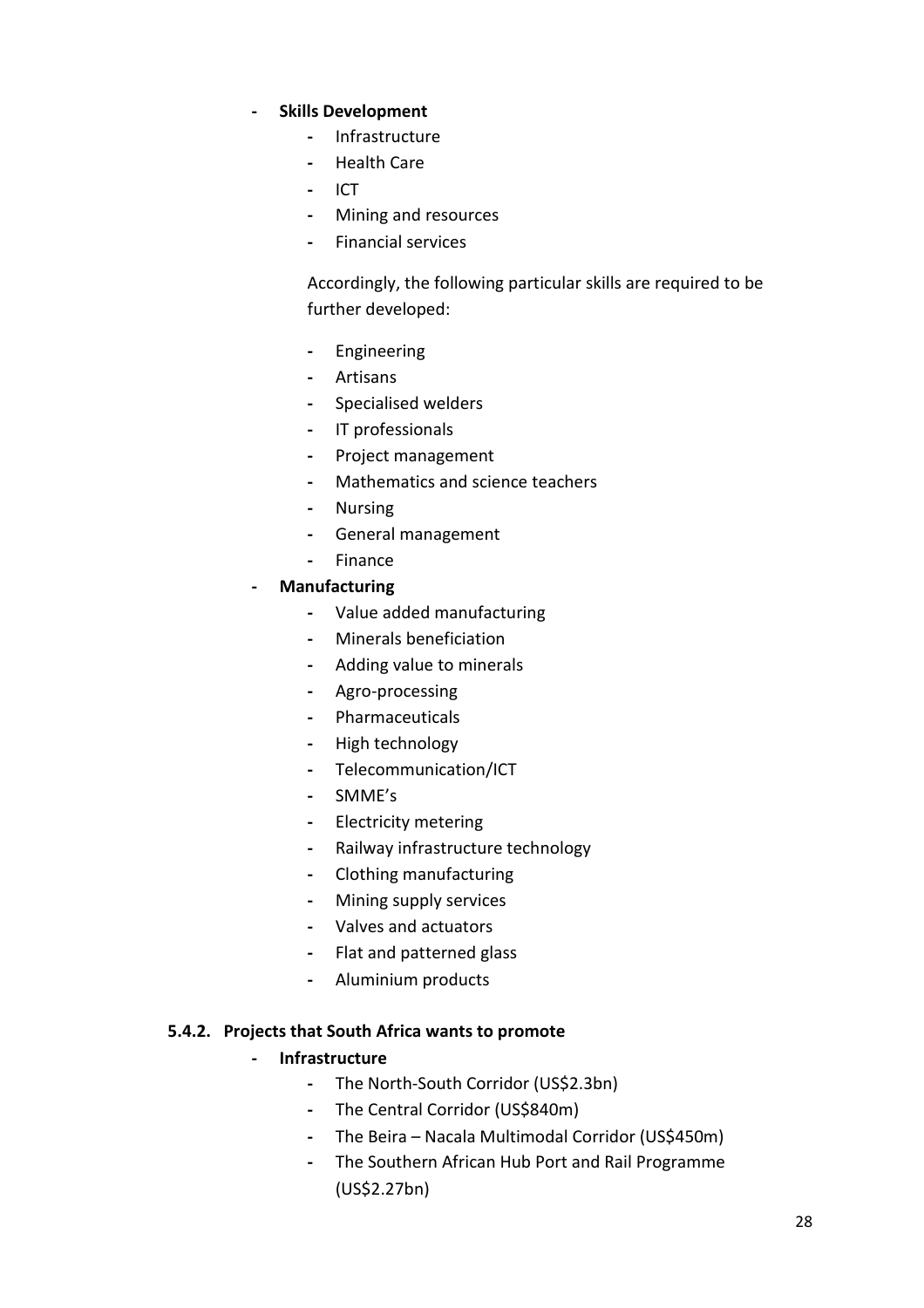- The BRICS undersea cable (US\$1.5bn)
- The Durban Dig-Out Port ("DDOP") (+/-US\$6bn)
- Developments along South Corridor
- Manufacturing of cargo handling equipment
- Locomotive assembly and high value component localisation
- Automatic Train Authorisation Systems, high speed trains
- Trans-Cunene Corridor
- Other corridors and investment projects that the African Union promotes and supports
- Telecommunication/ICT
- Financial Services
	- Construction and upgrade of railway infrastructure, port infrastructure and equipment, research and development, cross border infrastructure in Africa
	- Promoting the NDB; Contingent Reserves Arrangement and Trade and Development Risk Pool
	- Opportunities for the BRICS countries to participate in funding infrastructure development
	- Areas that require investment:
		- Infrastructure projects
		- Minerals beneficiation projects
		- Energy projects
		- Value added manufacturing projects
		- Green economy projects
		- Financial inclusion specifically for the Financial Services Working Group
- Energy and Green Economy
	- Residual capacity allocations within the Integrated Resource Plan that have not yet been allocated to Eskom or Independent Power Producers (IPP)
	- Lesotho Highlands Water Project Phase 2
	- North South Power Transmission Corridor 8000 km line from Egypt to South Africa
	- Infrastructure roll-out for shale gas in South Africa including power lines, pipelines and power plants
	- Mphanda Nkuwa construction of a 1500 MW hydro power station in Zambezi Basin
	- Namibia Kudu gas project
	- Batoka Gorge Hydro Power Hydroelectric plant with capacity of 1600 MW in Zambia and Zambezi Basin
	- Expansion of Inga and Grand Inga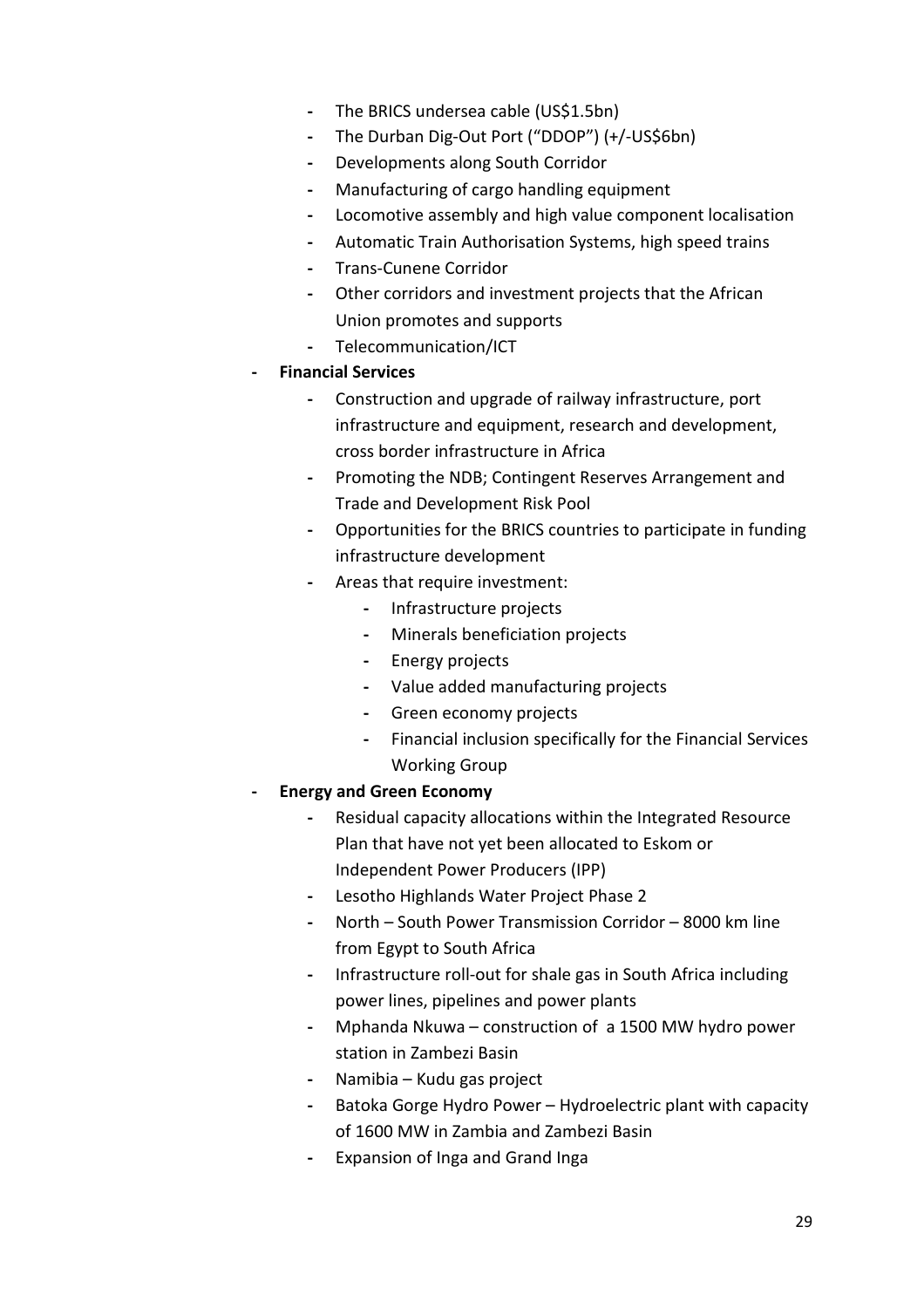- Liquefied Natural Gas (LNG) multi-phase development opportunities in Mozambique and Tanzania
- Refined oil product pipeline opportunities in Uganda and Kenya
- Integration of new megawatts from IPP renewable bidders into the Eskom grid
- Large scale energy storage
- Coal 3 technology choices including clean coal options
- Explore gas options to secure gas supplies for power generation
- Advanced metering infrastructure, architecture and systems
- Concentrated Solar Power with thermal storage
- Real time asset management techniques
- Manufacturing facilities in South Africa for solar photovoltaics and wind
- Skills Development
	- Upskilling and developing artisans and specialised welders
	- Upskilling and developing nurses
	- Collaboration on research and development by BRICS higher institutions on mineral extraction and beneficiation
	- Investment in broadband, high speed internet connectivity to further enhance the reach and effectiveness of e-learning
	- Exchange of know-how and capacitation of Further Education and Training (FET) colleges in order to urgently uplift standards

#### **Manufacturing**

- Value added manufacturing projects
- Minerals beneficiation projects
- Projects which add value to minerals, inter alia, jewellery manufacturing
- Agro-processing projects
- Infant milk nutritional and pharmaceutical products
- Electronics products
- Thrombosis pharmaceutical products
- Renewable energy
- Telecommunication/ICT
- Packaging (containerboard)
- Dissolving woodpulp for textile manufacturing
- Gold and platinum, multi-track remote controlled mining machines
- Electric locomotives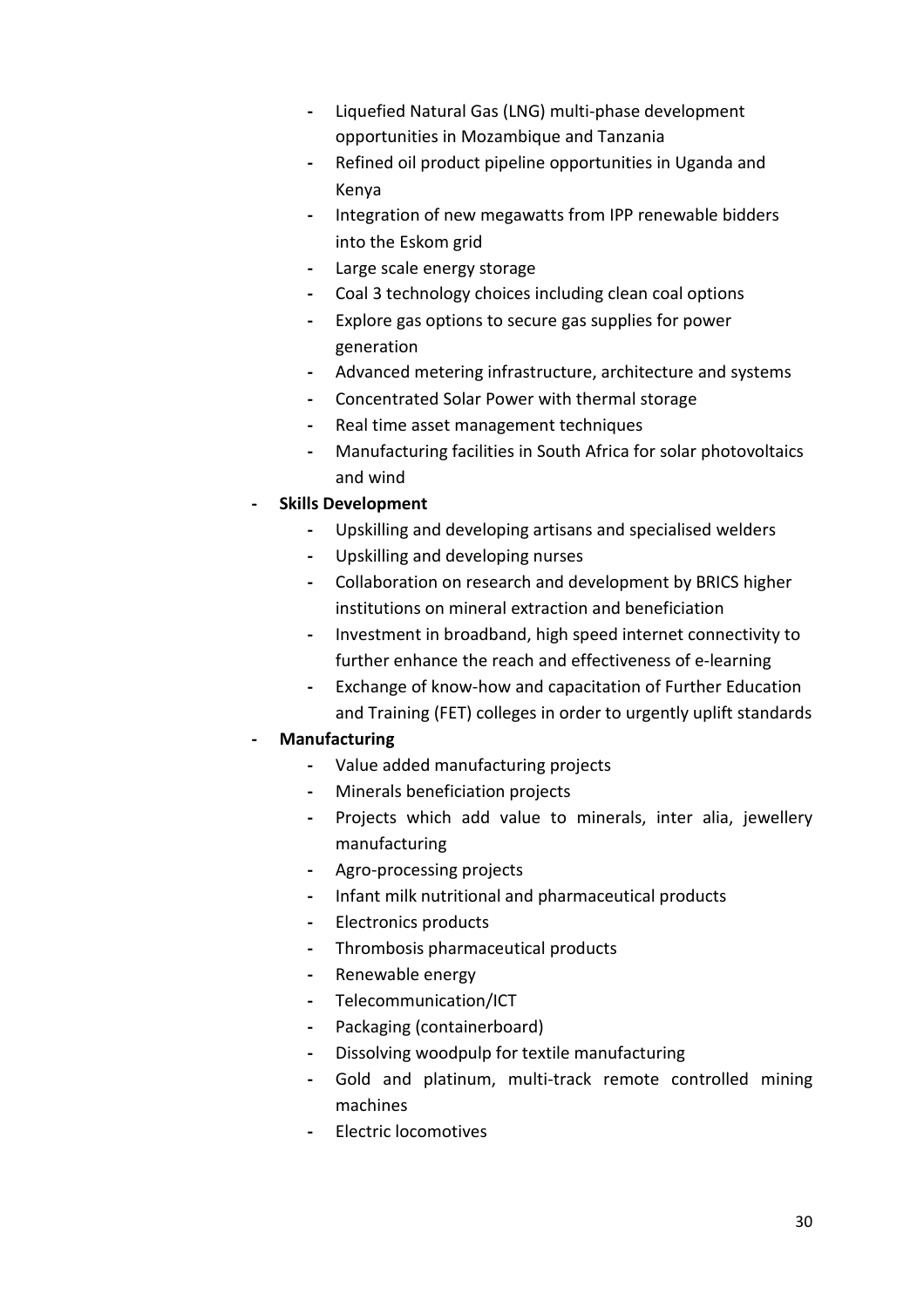- Imports of copper rod, turned copper wire, polymers/compounds, tapes and yarns, coated steelwire and optical fibre for Russia, Europe and the USA
- Commercial vehicles, vehicle adaptation, lightweight design, improved performance
- Suspended slabs and housing

#### 5.5. Brazil

#### 5.5.1. Industries/sectors that Brazil wants to promote:

#### **Infrastructure**

- Development and modernization of bus infrastructure and passengers transport
- Passenger Bus service, including Bus Rapid Transport (BRT)´s System
- Development of rural and urban School Bus system
- Bus link management connections intercity and interstate
- Bus management system for large fleets
- Develop infrastructure projects in the BRICS and  $3^{rd}$  (third) countries as follows:
	- Highways, expressways and transport corridors
	- Urban transport and mobility infrastructure, such as metros, tramways etc
	- Seaports and airports construction
	- Concessions
	- Water supply and sanitation
- Develop infrastructure in the BRICS and in  $3<sup>rd</sup>$  (third) countries through the use of the NDB to offer guarantee mechanisms to foster business between companies of the BRICS countries
- Financial Services
	- NDB; Contingent reserves arrangement and Trade and Development Risk Pool
	- Develop infrastructure in the BRICS and in  $3<sup>rd</sup>$  (third) countries through the use of the NDB to offer guarantee mechanisms to foster business between companies of the BRICS countries
	- Opportunities for the BRICS countries to participate in funding infrastructure development
	- Areas that require investment:
		- Infrastructure projects
		- Energy projects; and
		- Green economy projects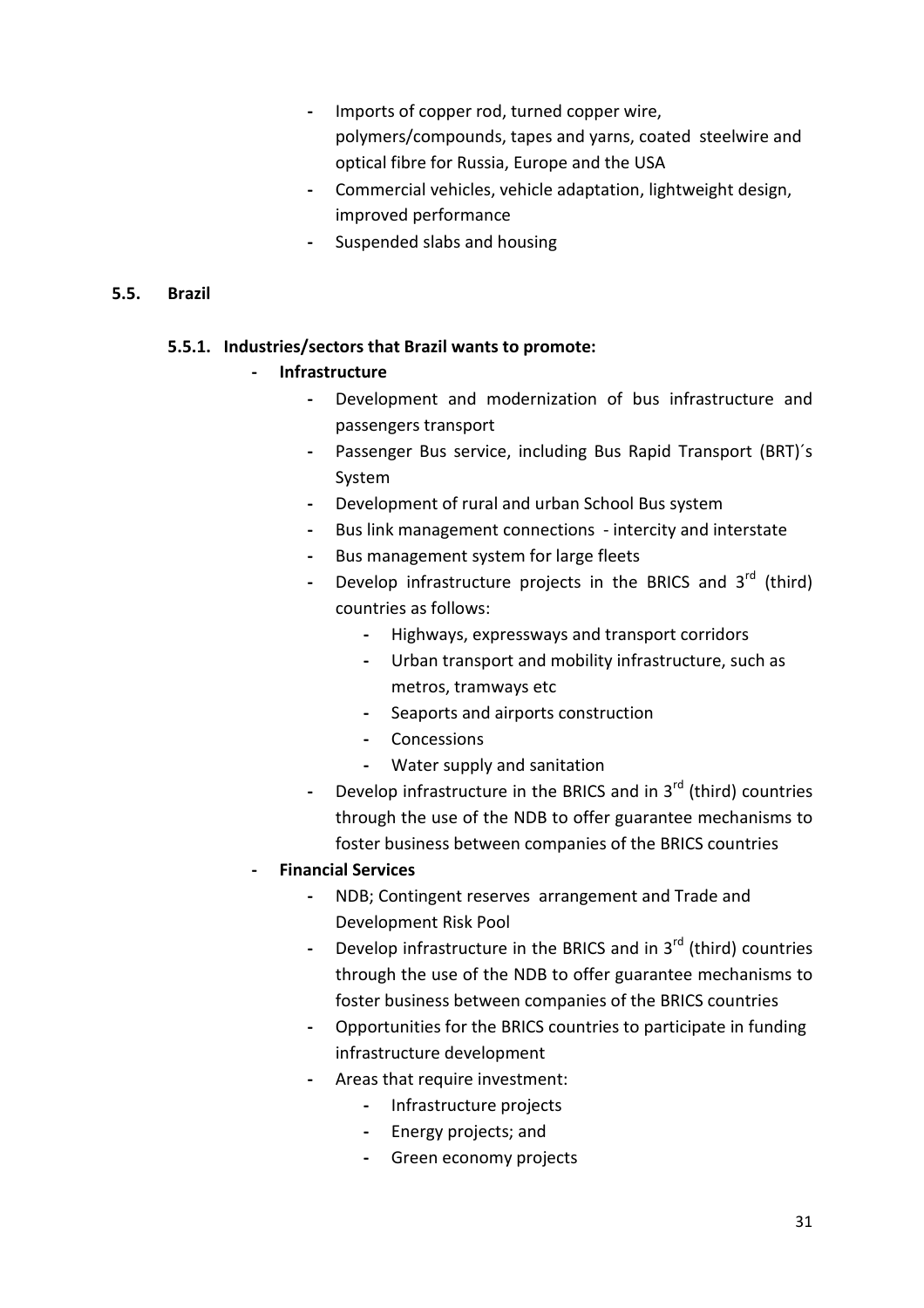#### **Manufacturing**

- Agribusiness
- Bus industry
- Steel mills, siderurgy
- Electrical engineering
- Chemicals
- Information technology
- Mining and minerals
- Automotive and autoparts; and
- Electro-electronics Industrial Equipment
- Equipment for the Generation, Transmission and Distribution of electricity

#### - Energy and Green Economy

- Greater focus on sustainable fuels such as biofuels
- Forestry sector
- Develop infrastructure projects in the BRICS and in  $3<sup>rd</sup>$  (third) countries as follows:
	- Hydropower construction and transmission lines;
	- Oil and gas exploration and production
	- Pipelines infrastructure

#### - Skills Development

- These are the specific industries and sectors in which Brazil is developing skills and expertise and which are important for its trade and investment ties with the other BRICS countries:
	- Mineral technologies
	- Micro-electronics
	- Logistics
	- Biomass
	- Electro-chemistry
	- Laser technology
	- Embedded system
	- Manufacturing systems
	- Integrated solutions in Metal-Mechanics
	- Polymer engineering
	- Constructive technologies
	- Renewable energy
	- Information and communication technology
	- Conformation and Welding
	- Production Automation Systems
	- Surface Engineering
	- Metallurgy and Special Alloys
	- Extra High Electric Power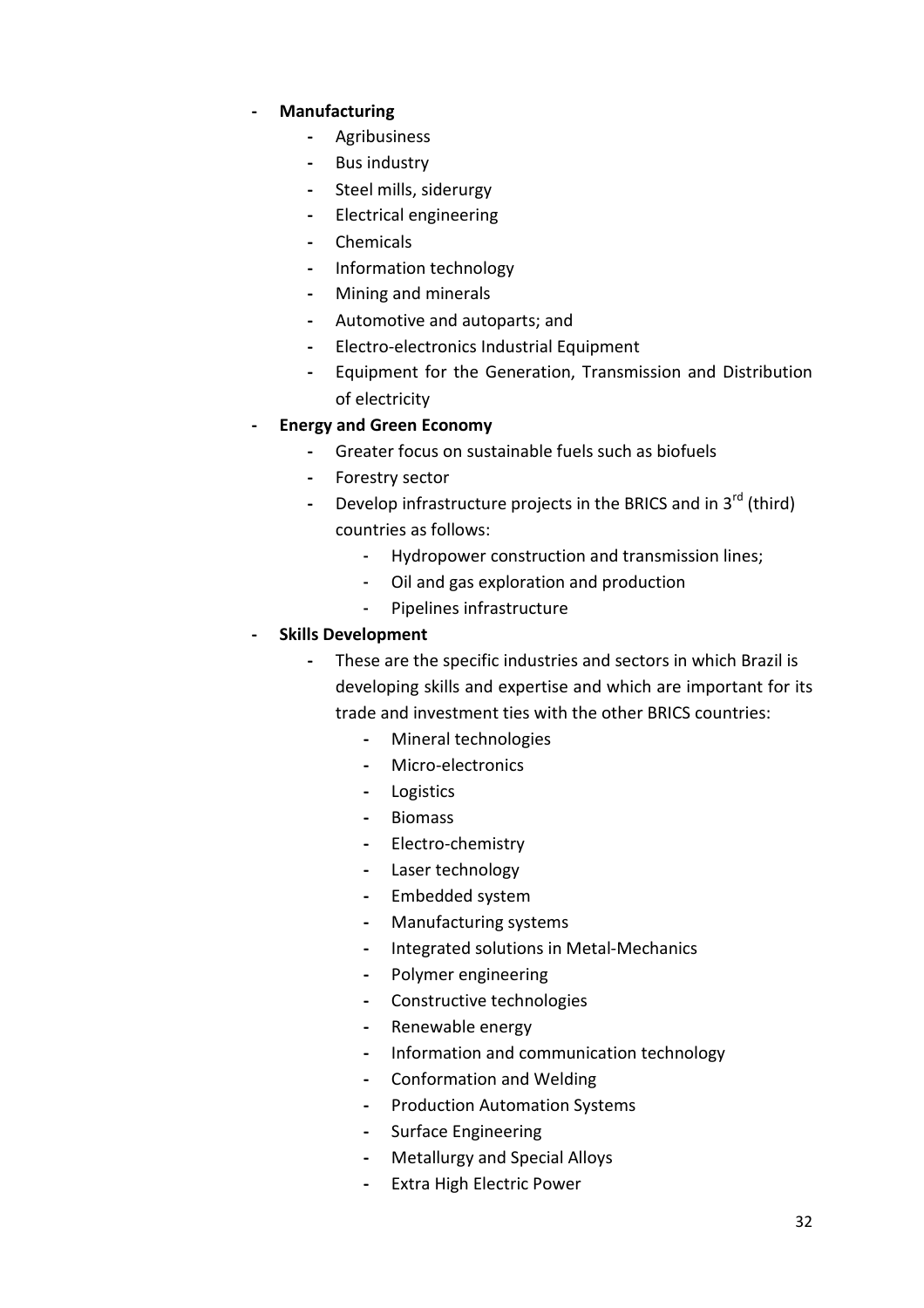- Virtual production systems
- Applied chemistry
- Ceramic engineering
- Biotechnology
- Micro-manufacturing technology
- Oil and gas
- Healthcare
- Health and safety
- Wellbeing at workplace

#### 5.5.2. Projects that Brazil wants to promote:

#### - Financial Services

- Infrastructure concessions, financial institutions purchase and automobile and electronics factories and construction

#### - Energy and Green Economy

Cooperation opportunities to develop the largest ethanol programme in the world to substitute fossil fuels include:

- Agricultural sector
- Industrial processing and other technologies
- Logistics and distributions
- Knowledge exchange on the automobile industry
- Public policies on sustainable practices
- Direct investments
- Arboreal technology
- Planted Forests
- Nanocellulose
- Skills Development
	- Design of new educational technologies to promote skills development
	- Elaboration of education methodologies and curriculum designs
	- Creation of institutional management models
	- Training of trainers
	- Technical and pedagogical support of courses (technology aid for skills development)
	- Laboratorial services
	- Design and operation of Technical and Vocational Education and Training Centres
	- Creation of a specific fund for international cooperation to foster joint programmes on Skills Development
- **Infrastructure** 
	- Investment opportunities in different sectors along the Nacala Corridor in Mozambique / Malawi; and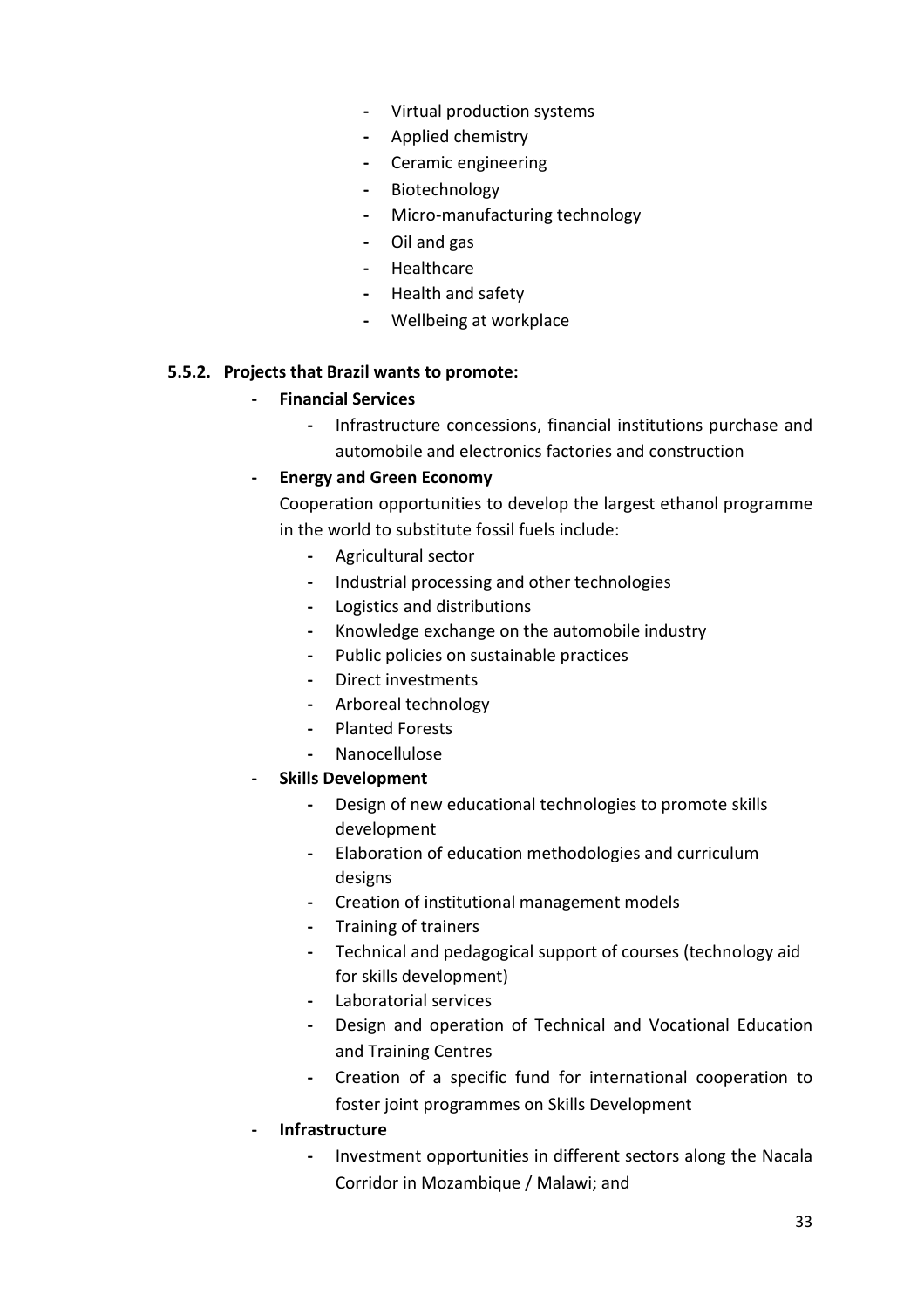- Investment in transport infrastructure in Brazil
- **Manufacturing** 
	- Globally competitive, manufacturing partnerships and businesses
	- Technology transfer and high technology partnerships and businesses; and
	- Other co-investment and partnership ventures and businesses

# 6. BARRIERS AND BOTTLENECKS TO PROMOTING TRADE, BUSINESS AND INVESTMENT TIES AMONGST BRICS COUNTRIES AND BETWEEN BRICS COUNTRIES AND AFRICA

The BRICS Business Council has identified, inter alia:

- 6.1. the delays and the lengthy waiting periods before visas are issued
- 6.2. the lack of harmonisation of certain technical standards and
- 6.3. tariff and non-tariff barriers

as some of the barriers and bottlenecks to promoting trade, investment and manufacturing ties amongst the BRICS countries.

Proposals and possible solutions in relation to the problems and difficulties relating to visas and the challenges relating to the harmonisation of certain technical standards were made under clauses 3.1 and 3.3 respectively.

The majority of the challenges in relation to tariff and non-tariff barriers relate to administrative burdens, time-lags for approvals and difficulties with Government procurement. The proposal in this regard is that action orientated discussions be held between the business communities and the BRICS Governments to see that regulations and other practices which impede trade and investment ties are repealed.

The BRICS-Africa Council for Trade and Investment Promotion will identify and propose solutions to the trade and investment barriers and bottlenecks that exists between BRICS countries and Africa as stated under clause 3.7.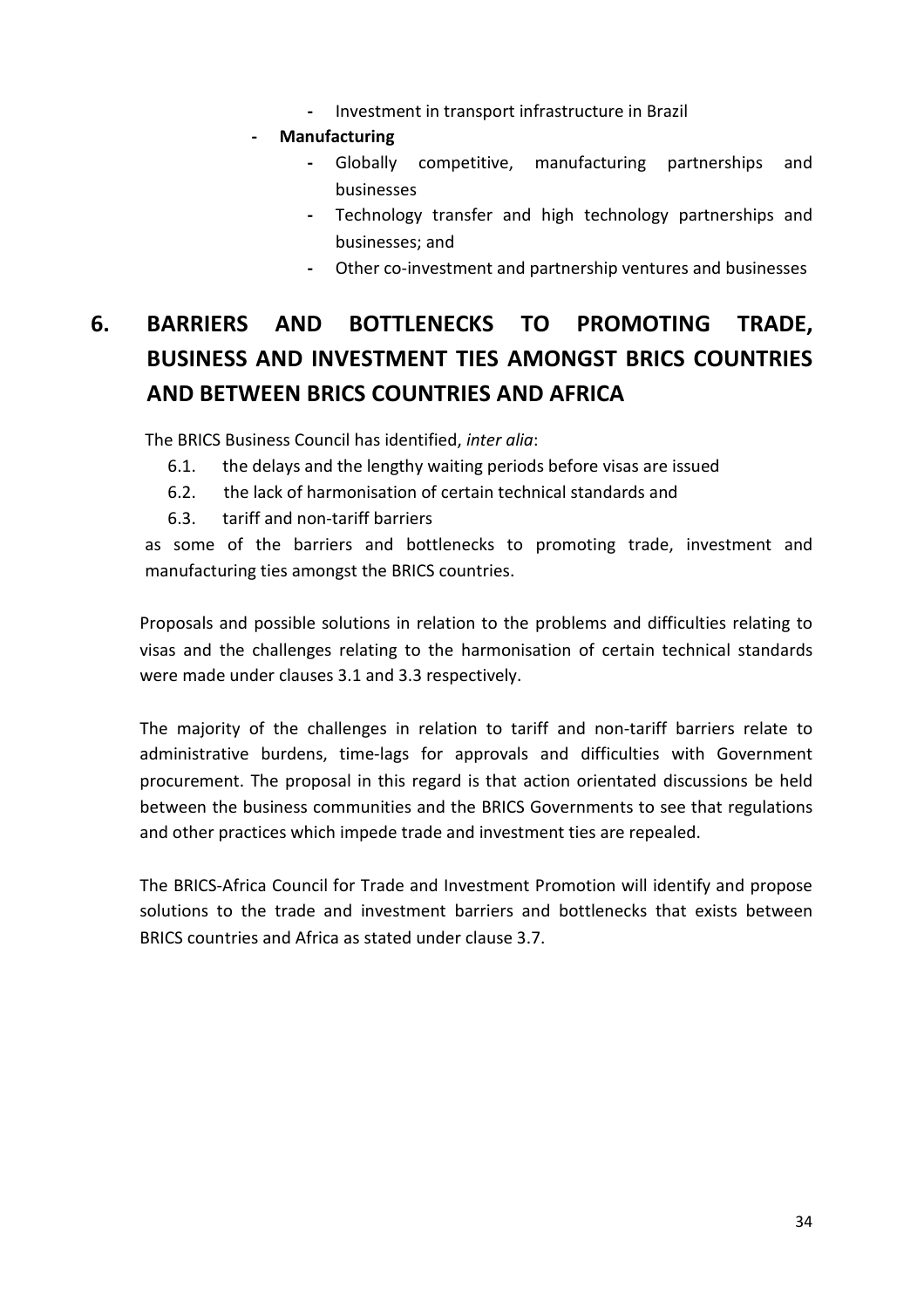# 7. RECOMMENDATIONS ON WHICH THERE ARE DIFFERING VIEWS AMONGST THE BRICS BUSINESS COUNCIL CHAPTERS AND ON WHICH DISCUSSIONS ARE ONGOING

There are certain proposals and recommendations relating to trade, business and investment ties amongst the BRICS countries which individual BRICS Chapters have made and on which there are, at this stage, differing views and discussions are ongoing. These are:

- 7.1. the conclusion of a BRICS Freer Trade Mechanism
- 7.2. the promotion of generics by BRICS countries; and
- 7.3. promoting the elimination of export subsidies in agriculture

# 8. CONCLUSION

The progress and momentum of fulfilling the objectives of the "Declaration on the establishment of the BRICS Business Council" is increasing and the BRICS Business Council is confident that a solid foundation has been laid to promote and increase trade, business, investment and manufacturing ties amongst the BRICS countries and between the BRICS countries and Africa.

The BRICS Business Council is also pleased and encouraged by the trust, commitment and spirit that has developed amongst the BRICS Business Council Chapters to ensure that all the BRICS countries and Businesses from the BRICS nations benefit and grow from the promotion and increase in trade, business, investment and manufacturing ties amongst the BRICS countries and between the BRICS countries and Africa.